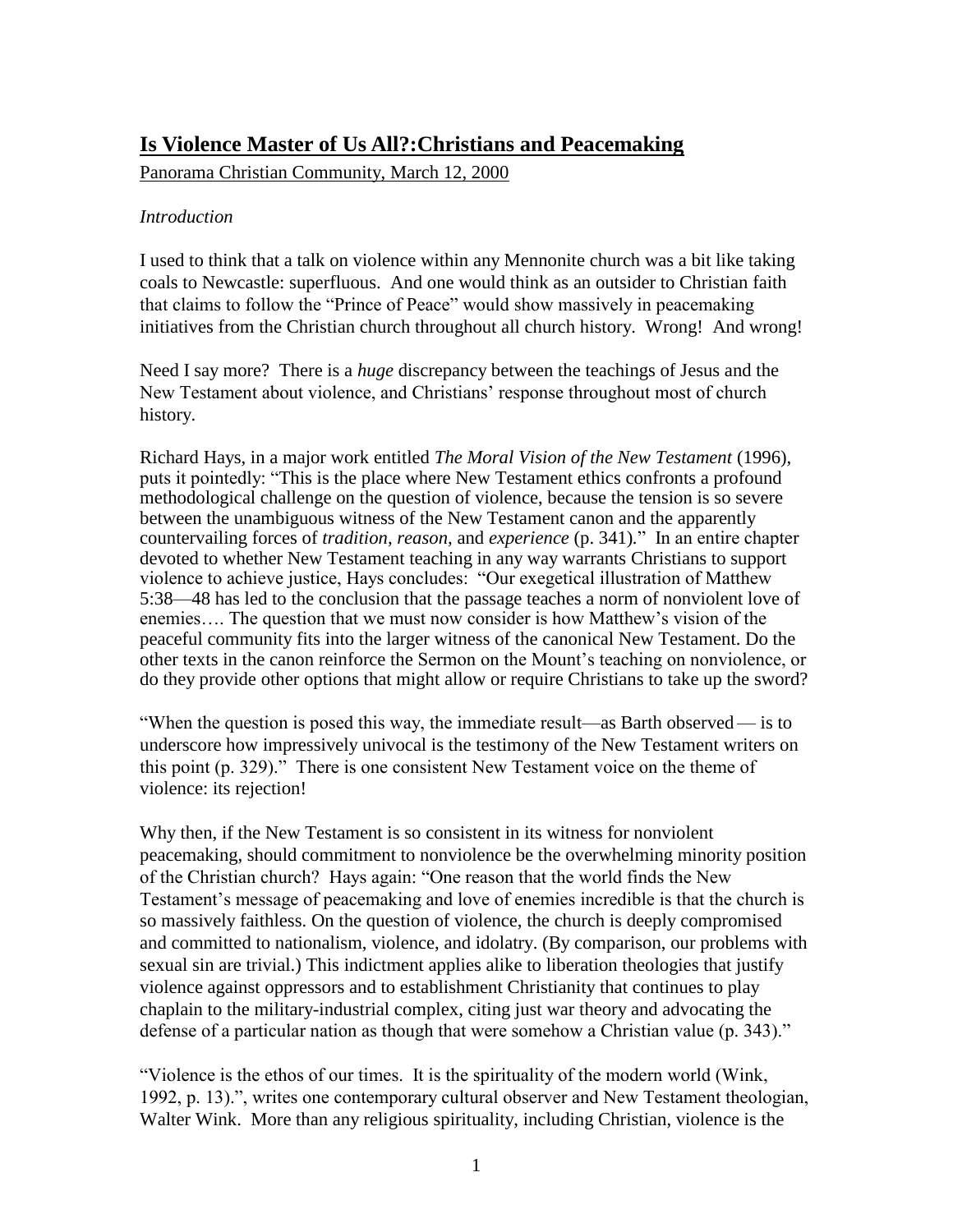cultural air we breathe like no other. How can this be so after 2,000 years of Christian influence on culture? Simply put, as Søren Kierkegaard wrote: "My position is that the whole prevailing official proclamation of Christianity is a conspiracy against the Bible we suppress what does not suit us (quoted in Bellinger, forthcoming)."

This century has seen more people slaughtered than all previous centuries combined - 107 millions in wars and regional conflicts by the mid-90's. Christians have led, blessed, and participated in the vast majority of this killing, and continue to do so into the third millennium. What ever happened to following Jesus on the issue of violence?

I wish to pursue that question, but not answer the "What shall we do?" question begged by the following presentation. That question would take another whole discussion!

#### [**Story** - Dennis Bullett]

## *Pre-Christian Origin of Contemporary Ethos of Violence*

Walter Wink traces Western history's central ethos of violence to the Babylonian creation myth in existence well over a thousand years before Christ. Creation is seen in Babylonian religion as an act of violence.

"The creation myth, *Enuma Elish*, tells the story of Apsu (the male, primeval sweet water ocean) and Tiamat (the female, primeval salt water ocean). From the commingling of the two waters came divine offspring, who in turn gave birth to more generations of gods. The young gods, however, disturbed the peace of Tiamat and Apsu, who decided to destroy the younger generation of gods. Apsu was killed before he could carry out his evil plans. Tiamat, enraged, planned evil against her offspring to avenge Apsu. The young gods then asked the young upstart, Marduk, to lead them in battle. Marduk agreed, defeated Tiamat's forces and sliced her carcass in two, creating from the one half the firmament of heaven and from the other half the foundation of the earth. Thus, Marduk created order out of the chaos of the waters. With the cosmos in now place, the gods started to complain to Marduk that they had too much work to do in the newly created universe. Marduk, therefore, created humans to do the work. He created the first human beings out of the blood of Tiamat's second husband and captain of her army, Kingu.

"This story shows that in the Babylonian worldview there was no absolute preference for good over evil. 'Evil' is already planned by Apsu and Tiamat before the universe has come into being (I.52; II.3). It is a normal part of the universe, not a later, alien intrusion into a fundamentally good world. Power is the ultimate morality. It is only 'by violence that the youngest of the gods establishes order (Ricoeur, 1969, p. 179).' Moreover, the violence among the gods in turn justifies human violence. The Babylonian king receives his authority from the gods. Paul Ricoeur, in his analysis of the Babylonian creation myth, makes the point that the king represents the god who in violence has overcome chaos. This means that the king's enemy represents the forces of evil, the resurgence of chaos (Ricoeur 1969, p. 196). 'Heavenly events are mirrored by earthly events, and what happens above happens below' (Wink, 1992, p. 15). Polytheism here does not offer a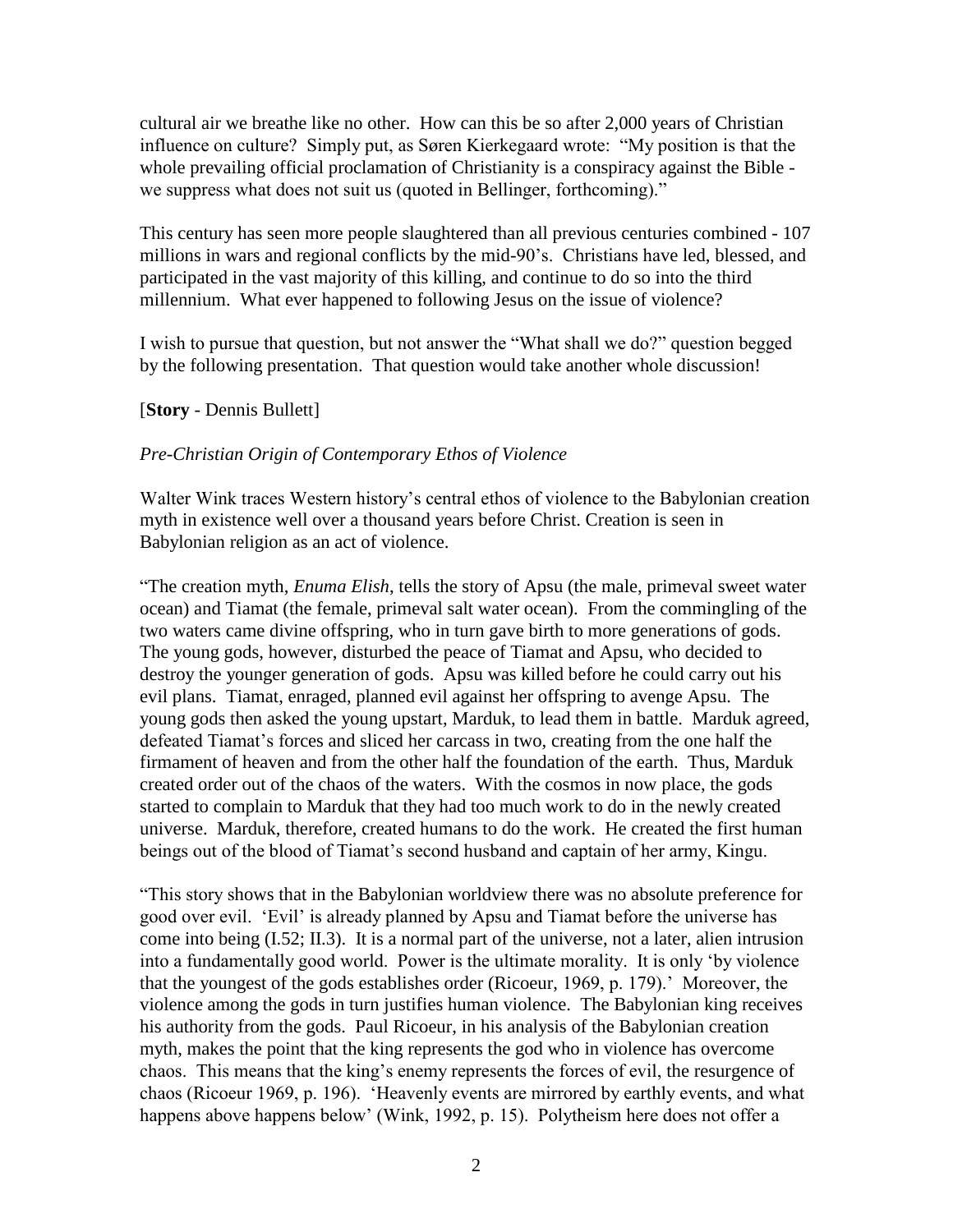solution to violence; rather, it covers the origin and life of both gods and humans with the blood of violence. (Boersma, 1999)."

Creation is a violent victory over an enemy older than creation. Evil is prior to good. Violence is in the godhead itself. Humanity is created out of bloody violence, and hence humans are seen to be violent to the very core.

"The distinctive feature of the myth," explains one author, "is the victory of order over chaos by means of violence. This myth is the original religion of the status quo, the first articulation of 'might makes right'." He continues: "Peace through war, security through strength: these are the core convictions that arise from this ancient historical religion (Wink, 1992, pp. 16 & 17)."

With rare exceptions, this myth permeates contemporary culture the world over. This "religion" is at the heart of Western culture, in particular North American society, like no other rival such as Judaism or Christianity. It is pervasive in children's comics and cartoon shows. "In a period when Christian Sunday schools are dwindling, the myth of redemptive violence has won children's voluntary acquiescence to a regimen of religious indoctrination more exhaustive and effective than any in the history of religions. Estimates vary widely, but the average child is reported to log roughly thirty-six thousand hours of television by age eighteen, including some fifteen thousand murders. In primetime evening shows, our children are served up about sixteen entertaining acts of violence (two of them lethal) every night; on the weekend the number of violent acts almost doubles (thirty). By age sixteen, the average child spends as much time watching television as in school (Wink, 1992, p. 23)." On my wall at work used to be a poster which read: "If 'prison is a school for crime', is television its kindergarten?"

#### *Christian Origin and History of Contemporary Christian Ethos of Violence*

There is no question that Emperor Constantine, who first legalized Christian worship in the early fourth century, also caused the Church to embrace for the first time an ethic of state violence which Christians have largely endorsed ever since.

In the 11th century, Saint Anselm of Canterbury wrote a famous treatise, *Cur Deus Homo* (Why God Became Man)*,* on the atonement. The atonement is the effect of Christ's death on the cross. There have been three discernible views of the atonement in the history of the church, of which the second, the "satisfaction theory", has been the most dominant in Western history since the 11th century. "The second group of theories may be said to have originated with Anselm, who saw sin as dishonor to the majesty of God. On the cross the God-man rendered satisfaction for this dishonor. Along similar lines the Reformers thought that Christ paid the penalty sinners incurred when they broke God's law (Morris, "Atonement", p. 83)."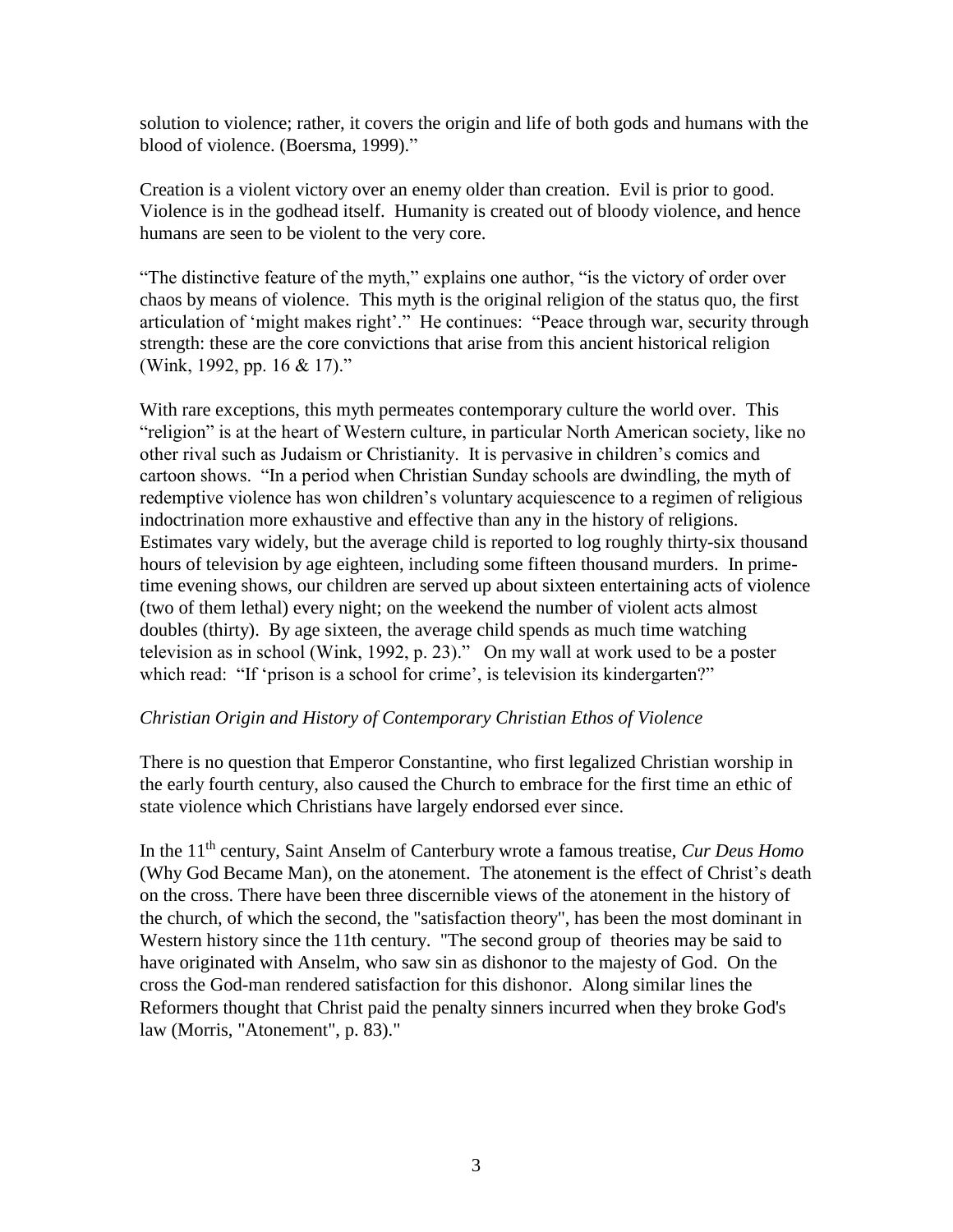Without elaboration, Anselm's theory created a cultural "structure of affect"<sup>1</sup> that understood God's justice in primarily violent terms: God clearly demanded blood satisfaction for wrongs against him. It was and is consequently not a big step for Christians who believe the satisfaction theory of the atonement to employ violence in the pursuit of justice. This pursuit has dominated Western Christendom ever since.

For rest of this section, I am drawing on an unpublished manuscript by Charles Bellinger, entitled *The Geneology of Violence*, much of it *verbatim.*

# 1. A Short History of Christian Violence

a. As Christianity expanded into the Roman Empire during its first three centuries it met with significant resistance from the governmental authorities, which often took the form of direct persecutions resulting in Christian martyrdoms. During this period, Christians were, generally speaking, the recipients of violence rather than the perpetrators of it. After Christianity became a tolerated and then an official religion, however, it became much more common for violent acts to be carried out by Christians.

b. A notable example is the execution of Priscillian, a Spanish ascetic. His enemies in the Spanish church lobbied the Emperor Maximus, and succeeded in obtaining his condemnation for heresy. Priscillian and one of his followers, the noblewoman Eucrotia, were beheaded in 384. This was the first case in which heretics had been formally tried, convicted, and executed through the cooperation of church and state, foreshadowing the extensive powers of the Medieval Inquisition (Dowley, 1995, 150-151).

c. In the year 390, the people of Thessalonica murdered the military commander of the city. The Christian Emperor Theodosius ordered a massacre of the city's inhabitants, which resulted in more than 7,000 deaths. Under pressure of excommunication, exerted by Ambrose, Theodosius publicly repented of his sin (Dowley, 1995, p. 151).

d. The Crusades were a series of military expeditions organized by Western European Christians, during the twelfth and thirteenth centuries, in an effort to recover the Holy Land from the Muslim "infidels." The first Crusade was very successful militarily, achieving several victories over the "Turks" as the Western armies advanced toward Jerusalem. On July 1, 1097, one of the main Muslim armies was defeated and almost completely decimated by the Crusaders. Two years later the Crusaders reached Jerusalem and captured it after a relatively brief siege. In the course of taking the city they massacred most of the inhabitants—men, women, and children. Jerusalem was described by observers as being "awash in a sea of blood." The Crusaders saw their actions as being an expression of God's righteous judgment on the Muslim "infidels" who deserved to die for their rejection of Christ and their "desecration" of the Holy City. Various subsequent Crusades were carried out during the next two centuries, most resulting in military failure or short-lived Latin kingdoms in the East. The net result of the Crusades was to further separate the Eastern and Western branches of Christianity from each other and to ensure

 $\overline{a}$ 

<sup>&</sup>lt;sup>1</sup> This is Timothy Gorringe's term (1996).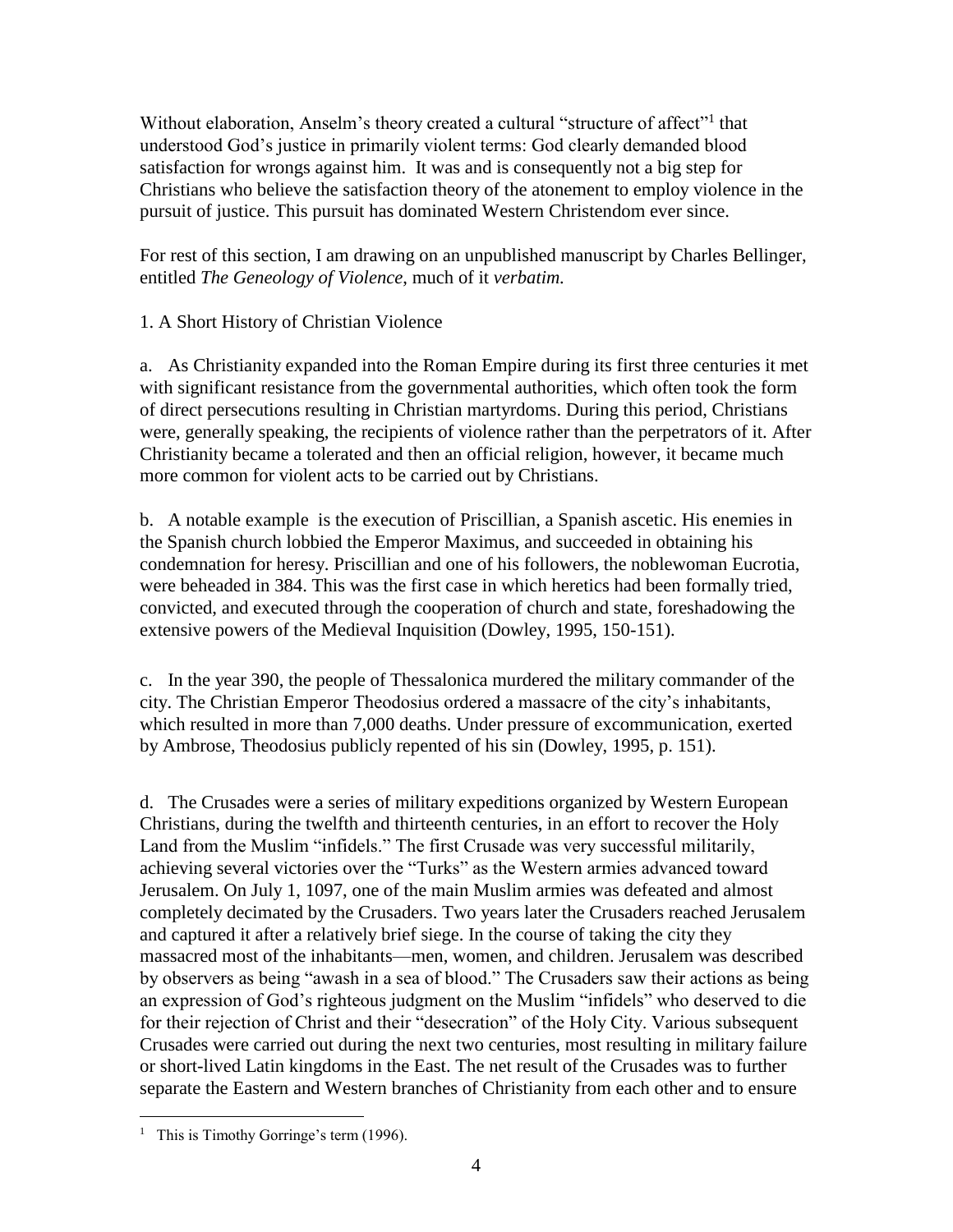the alienation of the Muslim world from Christianity—an alienation which to a large extent has continued up to the present day (Dowley, 1995, pp. 278 - 279).

Between 1209 and 1229 a Crusade was organized against the Albigensian heretics in southern France. Because a significant portion of the nobility of that region had sided with the Albigensians, the fighting was long and drawn-out, resulting in tremendous loss of life. The Roman Catholic bishop of the city of Bezier, when asked by the besieging soldiers how to tell the heretics from the orthodox, is reported to have said: "Kill them all, God will sort them out."

e. The Inquisition was the internal European institution which corresponded to the external Crusades. Its main function was to identify and punish the "infidels" within the Western world who were perceived as a threat to society. The Inquisition was organized in the first half of the thirteenth century, largely in response to the Albigensian heresy in France, but its power was soon extended into many areas of Europe. Typically, the Inquisitors would enter a city and establish a court. They would summon all heretics to come forward and confess their heresy. Those who did so were treated with relative leniency. Those who were accused of heresy by others and found guilty were punished more severely, sometimes with death (at the hands of the civil authorities, not the Inquisitors themselves). In 1252 Pope Innocent IV officially approved the use of torture by the Inquisition to extract "the truth" from defendants. Justification for this procedure was found in the tradition of Roman law. Methods of torture included the rack and placing hot coals on the soles of the feet. At the close of the court proceedings, the sentences of those found guilty were announced publicly in a ceremony referred to as an auto-da-fé—an "act of faith (Dowley,1995, pp. 321-324)."

In 1478 a relatively autonomous branch of the Inquisition was established with papal approval in Spain. It carried out a campaign against Jews and Muslims whose conversions to Christianity were thought to be insincere, against "witches," and in later decades against those accused of Protestant leanings. Tomás de Torquemada, the notorious Grand Inquisitor of Spain, burned at the stake thousands of alleged heretics between 1487 and 1498. The Spanish Inquisition was not formally dissolved until 1834 (O'Malley, 1996).

The Dominican order provided most of the key inquisitors during the thirteenth century, and their leading theologian, Thomas Aquinas, attempted to justify the practice of executing heretics in his Summa Theologiae. To establish the legitimacy of executing heretics he quotes Titus 3:10-11: "After a first and second admonition, have nothing more to do with anyone who causes divisions [a heretic], since you know that such a person is perverted and sinful, being self-condemned." Thomas assumes that the phrase "have nothing more to do with" legitimates the killing of human beings. He argues that since forgers of money are put to death by the civil authorities it is even more imperative for heretics to be killed because "it is a much graver matter to corrupt faith (Aquinas, 1988, p. 256)." The Church hopes for the conversion of the heretic, thus allowing him to respond to a "first and second admonition." But if he remains unrepentant, then the Church ceases to hope for his conversion and "looks to the salvation of others by excommunicating him and separating him from the Church, and furthermore delivers him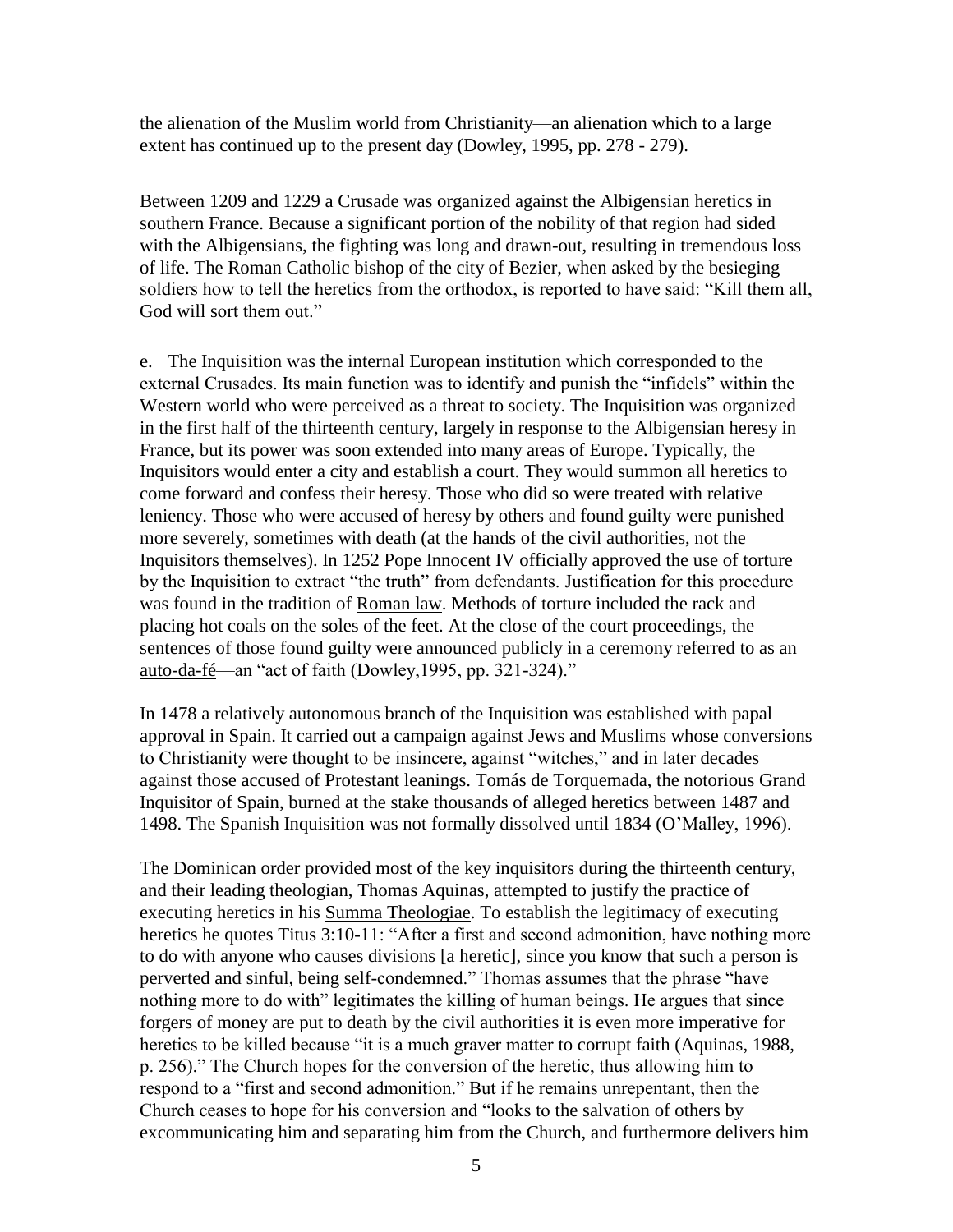to the secular tribunal to be exterminated thereby from the world by death." Aquinas quotes Jerome in support of this course of action: "Cut off the decayed flesh, expel the mangy sheep from the fold, lest the whole house, the whole dough, the whole body, the whole flock burn, perish, rot, die."

The Waldensians were one of the groups particularly targeted for persecution by the Inquisition. Their principal crime was questioning the claim of the Roman Church to be the true Church of Christ. They sought to distinguish themselves from what they perceived as the avarice and moral laxity of the Roman Church by living lives of strict poverty and obedience to scripture. They went from town to town preaching sermons from biblical texts. Their success in gaining converts in many areas of Europe alarmed the papacy and led to official attempts at repression by the Inquisition. These attempts did not succeed in wiping out the Waldensians, however, but only in forcing them into an underground or a rural existence, which they maintained from the thirteenth century until the sixteenth, at which time many of their ideas entered into the mainstream of the Protestant Reformation (Dowley, 1995, pp. 327 - 329).

f. In the early fifteenth century, a somewhat similar reforming movement came into existence in Bohemia: the Hussites. Jan Hus, their leader, was greatly influenced by the writings of John Wyclif. He thus stressed scripture as the supreme authority over popes and cardinals. He criticized corruption in the clergy, worship of images, and "superstitious pilgrimages." He was called before the Council of Constance in 1415 to defend himself against charges of heresy. Although he had been promised "safe passage," he was burned at the stake without being given a full opportunity to defend his views (Dowley, 1995, p. 336). During the sixteenth century, many Protestants were killed by the Roman Church for holding views similar to those of the Hussites. William Tyndale, for example, was burned at the stake by imperial authorities in 1536, his crime being unauthorized translation of the Bible into vernacular English.

g. The magisterial reformers, Luther and Calvin, were not much different from the Roman Catholic leaders of the day with regard to their attitudes toward violence. Luther's teachings had indirectly contributed to the Peasants' Revolt in Germany in the 1520s. Luther called for suppression of the rebellious peasants in these well-known words: "Let everyone who can, smite, slay, and stab, secretly or openly, remembering that nothing can be more poisonous, hurtful, or devilish than a rebel. It is just as when one must kill a mad dog (Porter, 1974, p. 86)." In 1525, about 50,000 peasants were slaughtered by the German princes, urged on by Luther. The Consistory in Calvin's Geneva burned at the stake the anti-trinitarian heretic Michael Servetus in 1553. Calvin is reputed to have favored beheading as a more humane form of execution in this case. Nevertheless, he approved of the Consistory's decision, and said that Servetus "cried like a Spaniard" as he was being burned.

h. The Catholics and the Protestants were united in their fear and loathing of the Anabaptists, who had the audacity to proclaim that Christians should not be in the business of killing. For teaching this they were killed. The following transcript of the trial of Anabaptist leader Michael Sattler conveys the atmosphere of the time very effectively.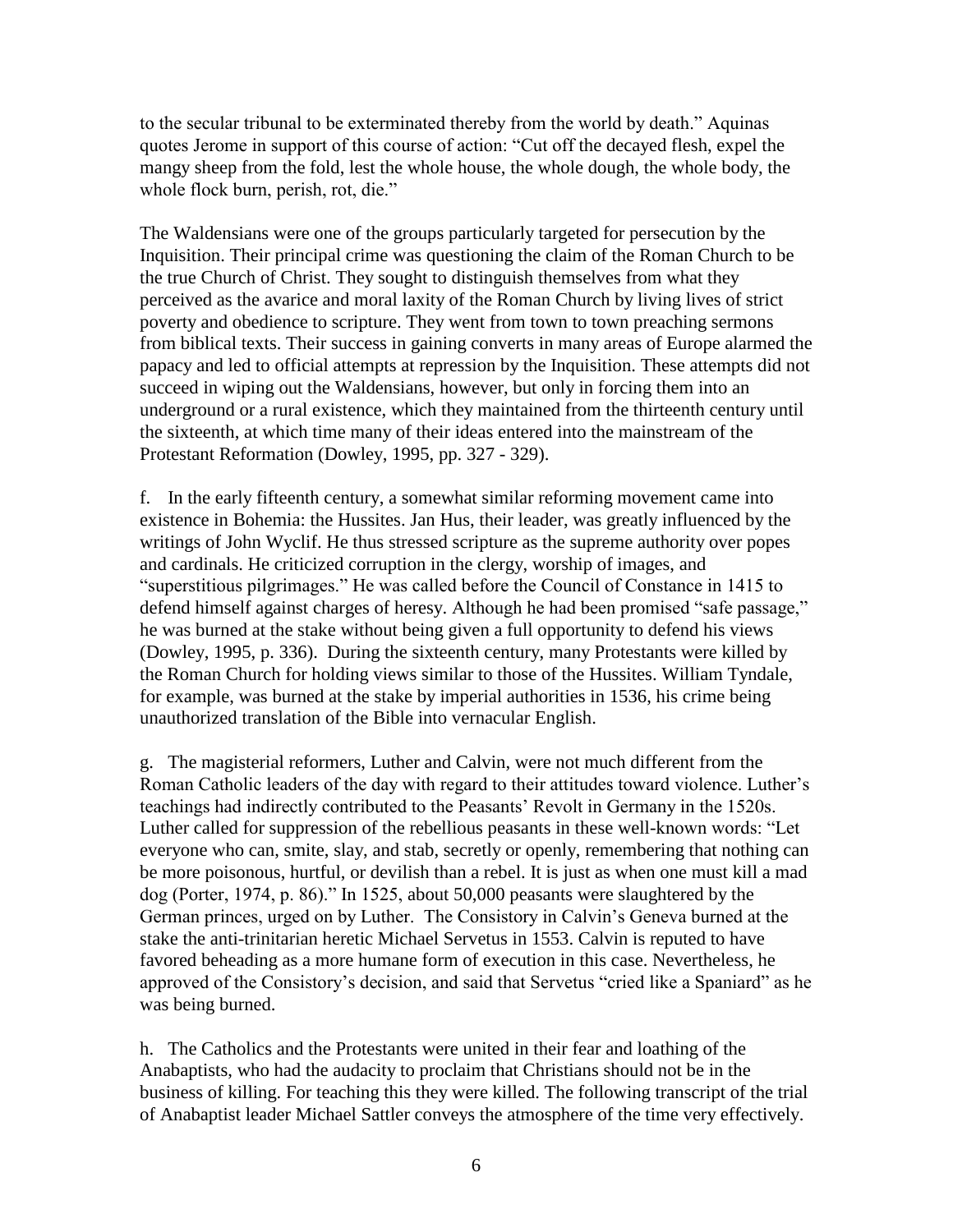After giving a speech to the court outlining the basic points of Anabaptist doctrine, Sattler concludes:

"Whereas, then, we have not acted contrary to God and the gospel, you will find that neither I nor my brethren and sisters have offended in word or deed against any authority. Therefore, ministers of God, if you have neither heard nor read the Word of God, send for the most learned men and for the sacred books of the Bible in whatsoever language they may be and let them confer with us in the Word of God. If they prove to us with the Holy Scriptures that we err and are in the wrong, we will gladly desist and recant and also willingly suffer the sentence and punishment for that of which we have been accused; but if no error is proven to us, I hope to God that you will be converted and receive instruction."

Upon this speech the judges laughed and put their heads together, and the town clerk of Ensisheim said: "Yes, you infamous, desperate rascal of a monk, should we dispute with you? The hangman will dispute with you, I assure you!"

… One of the prisoners also said: "We must not depart from the truth."

The town clerk: "Yes, you desperate villain, you archheretic, I say, if there were no hangman here, I would hang you myself and be doing God a good service thereby."

… The judges having returned to the room, the sentence was read. It was as follows: "In the case of the attorney of His Imperial Majesty vs. Michael Sattler, judgment is passed that Michael Sattler shall be delivered to the executioner, who shall lead him to the place of execution and cut out his tongue, then forge him fast to a wagon and thereon with red-hot tongs twice tear pieces from his body; and after he has been brought outside the gate, he shall be plied five times more in the same manner…."

After this had been done in the manner prescribed, he was burned to ashes as a heretic. His fellow brethren were executed with the sword, and the sisters drowned. His wife, also after being subjected to many entreaties, admonitions, and threats, under which she remained steadfast, was drowned a few days afterward (Hunston, 1957, pp. 141 - 144).

Scenes such as this were repeated many times during the sixteenth century, resulting in the deaths of thousands of Anabaptists, who were perceived as dangerous heretics attacking the very foundations of Western Christian culture. Indeed, the Anabaptists were attacking these foundations, insofar as they were generated by the scapegoat mechanism rather than the teachings of Christ.

i. Violence between Catholics and Protestants occurred sporadically during the sixteenth and early seventeenth centuries, erupting finally on a grand scale in the Thirty Years War (1618-1648) (Dowley, 1995, p. 427). During this period the Catholic armies of the Holy Roman Empire entered into battles with the Protestant armies of Bohemia, Germany, Denmark, and Sweden. Success and defeat ebbed and flowed for both sides for many years. Most of the fighting took place in Germany, resulting in widespread devastation. Historians estimate that the overall population of Germany was reduced by fifteen to twenty percent. Later in the war the Catholic armies of France entered into war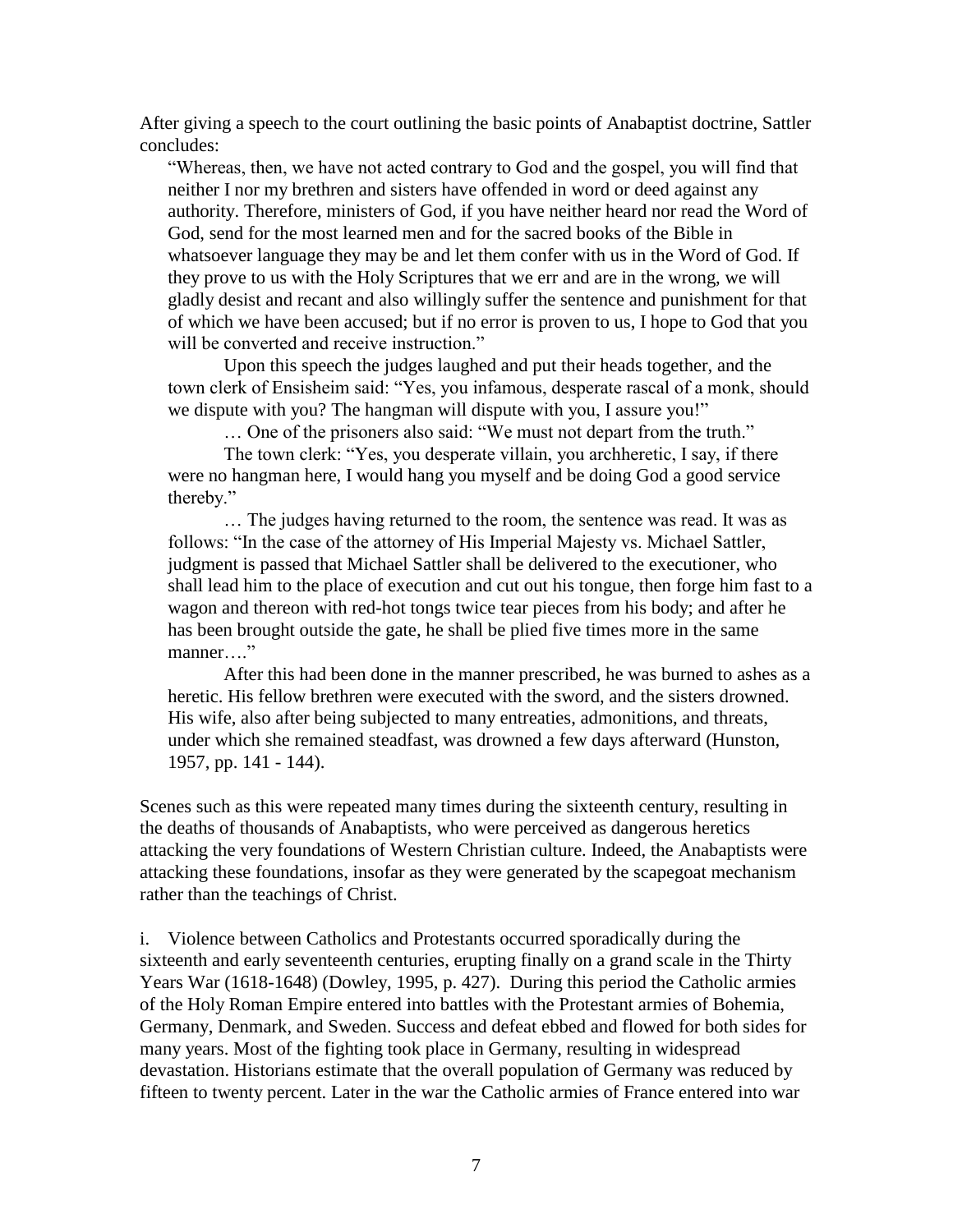with the Catholic armies of the Empire, for motives that were more political than religious.

j. The American Civil War took place between 1861 and 1865. Historians estimate that 620,000 persons died in the war (Litwack, 1996). On both sides there were Christian soldiers ministered to and encouraged by chaplains who claimed that God was on their side.

k. In the  $20<sup>th</sup>$  century, about 110 millions were slaughtered in two Great World Wars, and hundreds of lesser conflicts. Christian chaplains were found in all countries with Christian origins fully supportive of their nation's war efforts. When for instance President Truman watched the detonation in the Nevada desert of the world's first nuclear bomb, he declared it was the greatest event in the history of the human race! Truman was a Baptist Sunday School teacher who supposedly believed in the Resurrection… Shortly after the first test explosion, two atomic bombs were dropped on Hiroshim and Nagasaki, Japan, under Truman's authority, and with subsequent full blessing of American Protestant, Evangelical, and Catholic churches, instantly killing about 120,000 civilian men, women, and children in those cities. A few months earlier, with similar support by Allied Christians the world over, 100,000 civilian men, women, and children were slaughtered in one night of a conventional bombing raid on Tokyo, Japan.

Father George Zebalka was the Catholic chaplain with the US Army air force who blessed the men who dropped the bombs on Hiroshima and Nagasaki in 1945. He said this in a *Sojourners* interview 20 years ago (August, 1980): "The mainline Christian churches still teach something that Christ never taught or even hinted at, namely the just war theory, a theory that to me has been completely discredited theologically, historically, and psychologically.

"So as I see it, until the various churches within Christianity repent and begin to proclaim by word and deed what Jesus proclaimed in relation to violence and enemies, there is no hope for anything other than ever-escalating violence and destruction."

Remember Richard Hays' quote: "One reason that the world finds the New Testament's message of peacemaking and love of enemies incredible is that the church is so massively faithless. On the question of violence, the church is deeply compromised and committed to nationalism, violence, and idolatry." If the essence of the "law" - of how we should live -, according to Jesus is *justice, mercy and faithfulness* (Matt. 23:23 - compare to Micah 6:8, high water mark of OT spirituality), the church stands overwhelmingly guilty of faithlessness on the issue of violence.

# [**Story** -

# *Spiritual Origin of Violence*

Violence is not necessarily found in all human societies past or present. It is possible that widespread violence, developing into what one author calls a "Domination System"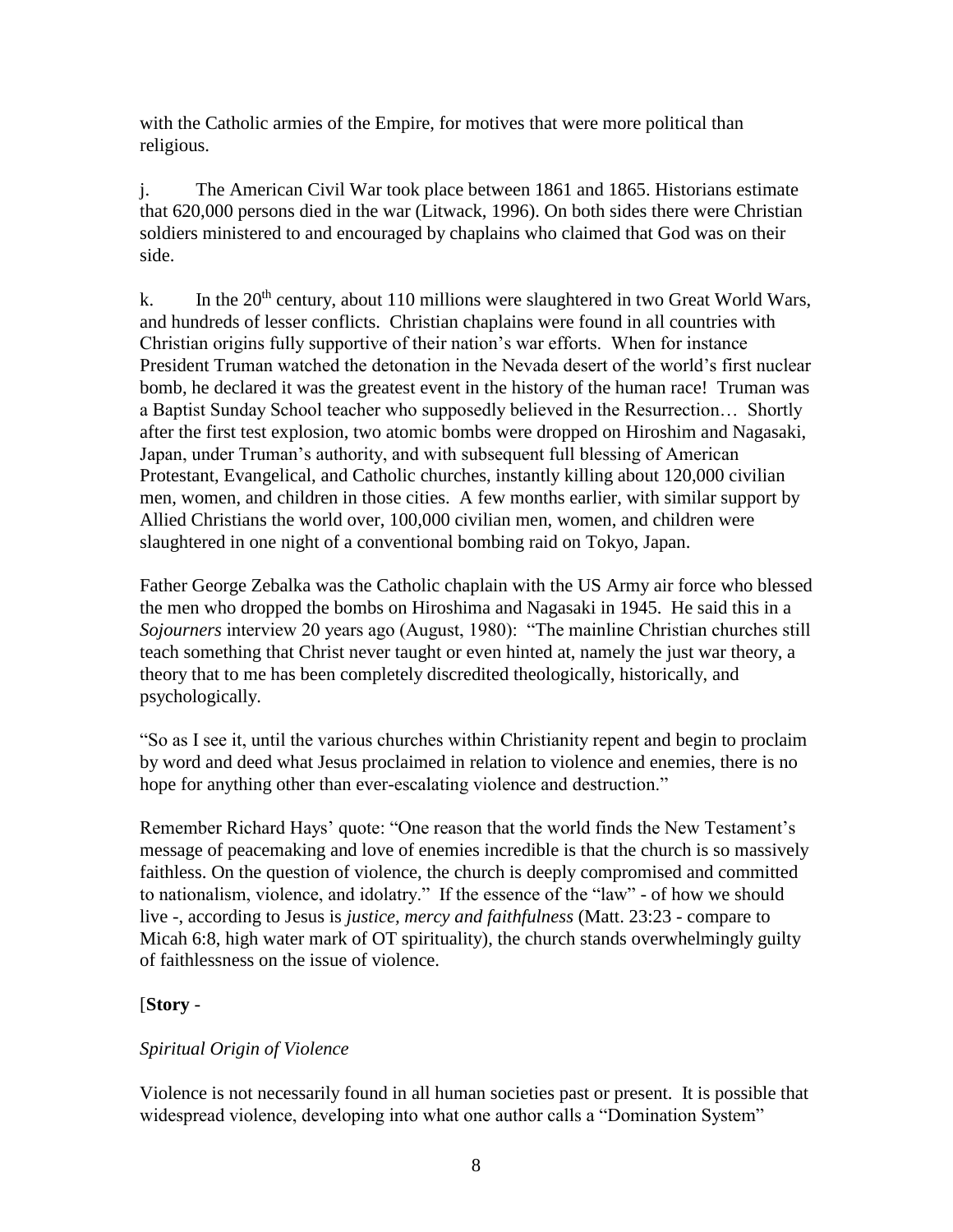(Wink, 1992), emerged in human history only after a certain degree of societal density, complexity and conflict had been reached.

According to René Girard, however, who has been studying violence and its cultural origins during the past 40 years, violence is basic to human society from its earliest beginnings. Violence within a given society would build up to a certain point, then erupt sometimes into uncontrolled mayhem. The impetus towards violence arises from what Girard calls "mimetic desire": imitating the desire of another. So for example, a child in the nursery picks up a toy, and suddenly another child in the nursery wants it. And violence erupts! This is how Tom Sawyer in Mark Twain's classic got his fence painted! It is also the story of Jacob's repeated run-ins with Esau in the Bible.

Violence often follows from this "mimetic desire" - this covetousness. As James puts it succinctly: "What causes fights and quarrels among you? Don't they come from your desires that battle within you? You want something but you don't get it. You kill and covet, but you cannot have what you want. You quarrel and fight (4:1 & 2)."

According to Girard, the origin of violence is as simple, yet as profound, as our desires going unchecked until they explode into violence.

The biblical story of the first murder is a classic illustration of this: Cain desires what his brother has - a satisfactory relationship with God. And he kills for it. But of course alienation, not relationship, results.

## *Universal Responses to Violence: Scapegoat Mechanism*

Once violence has erupted, it threatens the well-being of the community. So a scapegoat must be found to siphon off the violence. In most societies, religious institutions traditionally served to create a "scapegoat mechanism" by which the scapegoat could be identified and sacrificed. All according to a strict ritual. "Religion is therefore, according to Girard, organized violence in the service of tranquillity. Religion covers up the sacrificial mechanism by means of myth, ritual, and prohibition (Wink, 1992, p. 146)."

In our secularized West, with the demise of religious institutions widely influencing society, the criminal justice system takes the place of religion in operating the scapegoat mechanism (Redekop, 1993). The courthouse may in fact be seen as the modern cathedral, perpetuating myths about crime, following elaborate rituals, and acting on legislative prohibition of certain behaviour. But "*'Everybody Does It!'*": crime is in fact opportunistically committed by the vast majority of Canadians, according to a major study by a Canadian criminologist (Gabor, 1994.)

The problem is, the scapegoat mechanism only siphons off the violence for a time. It in no way is capable of removing violence altogether, for violence in fact is foundational to it. This is the dilemma of all human cultures built upon a scapegoat mechanism. It is the ongoing participation in the Babylonian creation myth that violence is legitimate: so long as it is appropriately channelled through a religious mechanism or a secular means such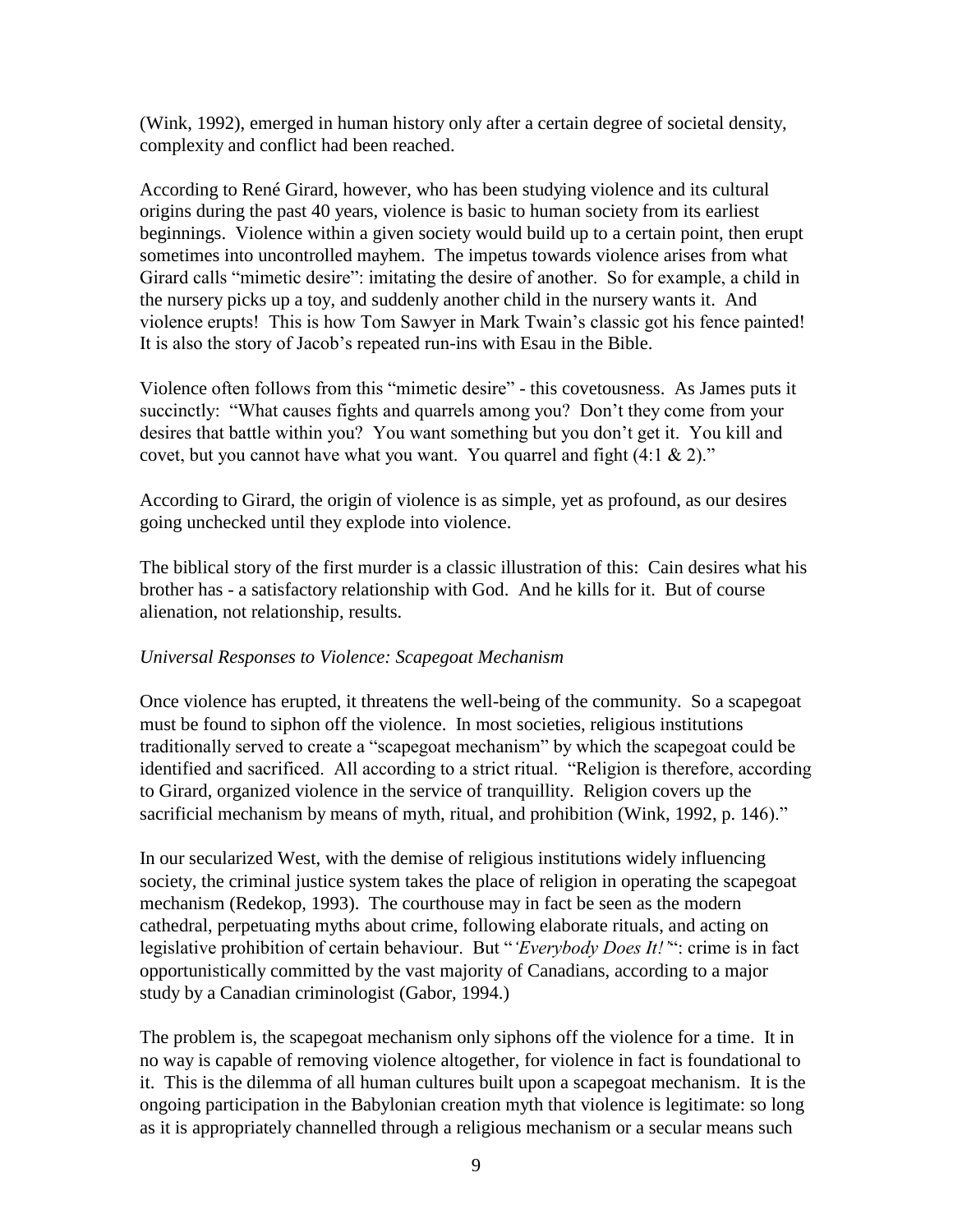as criminal justice, with all its prohibitions, rituals, and myths. Violence never removes, rather it breeds, violence.

#### *Jesus' Alternative to Violence*

Jesus offered and modelled a 'third way' in response to violence that takes one from a flight or fight response, to transformative "just peacemaking" initiatives in the face of violence. Paul Anderson sums this up well in an essay entitled, "Jesus and Peace".

"Finally, Wink argues that these instructions must be read in light of Matt. 5:39a, which is often mistranslated "Do not resist an evildoer." Wink judges that a more correct interpretation of the text does not negate resistance, but only violent resistance; what Jesus forbids is 'to resist *violently,* to revolt or rebel, to engage in an insurrection [1987, p. 185]'*.* One might also amplify the sentence to read, 'But I tell you, do not counterstrike the evildoer; but if someone strikes you on the right cheek, turn and face him, offering also the other.' The implication is that evil cannot be overcome by evil means. When one responds violently to violence, evil wins a double victory. First, its essential nature remains unexposed and thereby it prolongs its life. Second, it succeeds in seducing those with good intentions into its way. History is full of examples of revolutionaries who became what they had originally hated: oppressors. Jesus' strategy brings true reform and avoids this tragic end. Says Wink,

His way aims at converting the opponent; failing that, it hopes for accommodation, where the opponent is willing to make some changes simply to get the protesters off his back. But if that fails too, nonviolence entails coercion: the opponent is forced to make a change rather than suffer the loss of power, even though he remains hostile. But Jesus' way does not employ *violent* coercion [1987, p. 192].

"The strength of Wink's interpretation of Jesus' teachings on nonviolence is that it clearly portrays the third way Jesus instructed his disciples to follow. Jesus advocated neither a fight nor a flight response to domination, but a nonviolent, redemptive engagement of the powers that be. While he did not aspire to be a political leader in the popular sense, his teaching was thoroughly political in its implications. It aimed at nothing short of creating a new earth in which God's just and loving will would be done as perfectly as in heaven (Anderson, 1994, pp. 118 & 119)."

#### *What About Violence in the Bible?*

Once, when I was teaching a Sunday School class on the Luke 6 passage, which specifically enjoins love for the enemy, and indicates that God is merciful to the wicked every bit as much as to the good, a man in exasperation said that Jesus may say that in *this* passage, but there are lots of other passages where he could get the kind of message towards criminals he wanted: retribution pure and simple!

Another time, in an evening forum on capital punishment organized by a criminology class in a community college, I was asked to present a Christian perspective. Three others gave varying views. During the response time, a man indicated he was directing his remarks towards me. He began by quoting the King James Version of Matthew 23:23: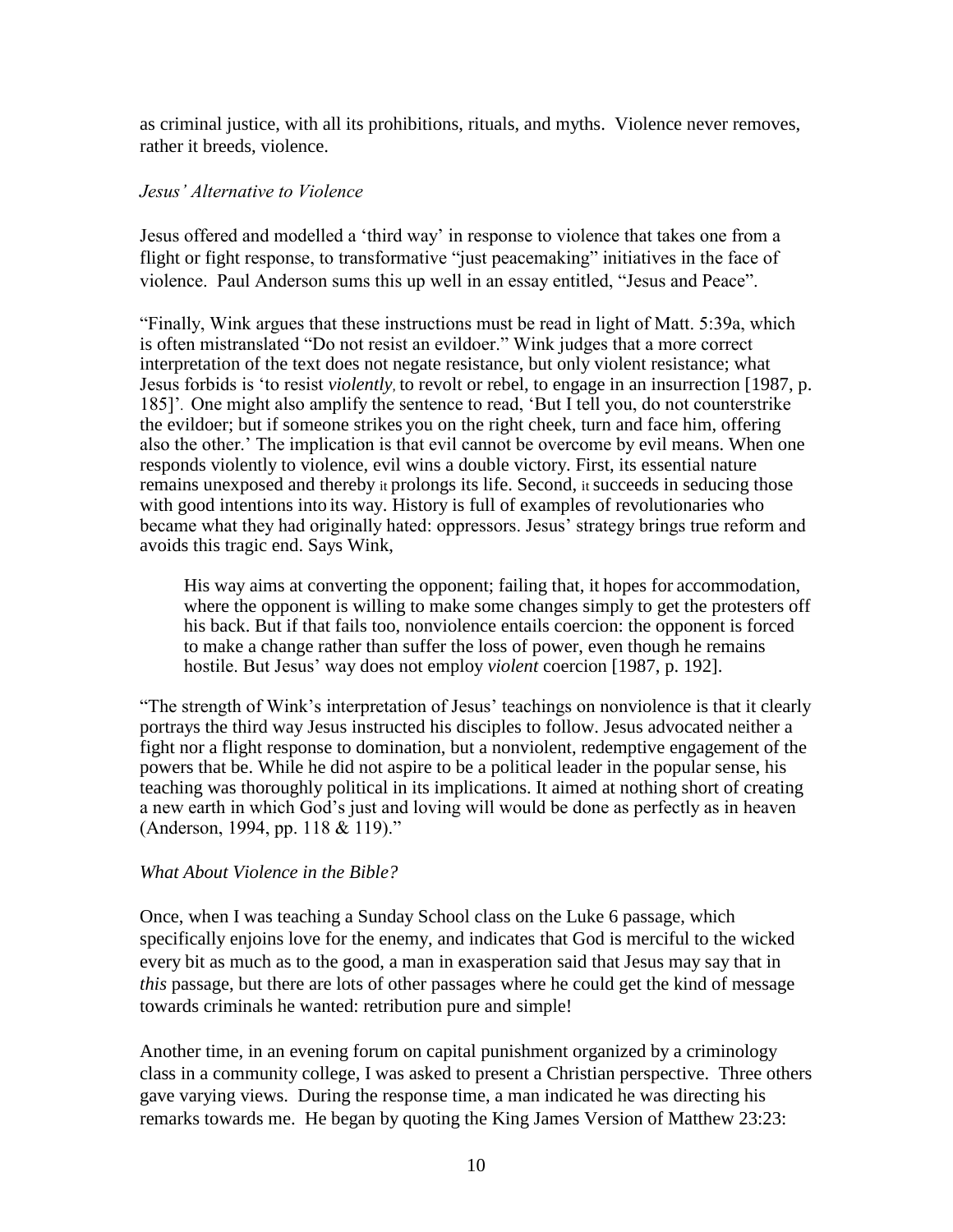"ye... have omitted the weightier matters of the law, **judgment...!**" He fairly thundered the last word, then proceeded with a diatribe against me and my ilk so full of invective that, had capital punishment been on the books for misinterpretation of Scripture, I think by his reckoning I would have been on death row.

The point is, both these people are right. They are drawing on wellsprings of violence attributed to God in the Bible. (Though Matt. 23:23 actually continues with the words "mercy, and faithfulness", drawing on Micah 6:8, which specifically calls God's people to practise "justice" - the preferred translation, not judgment -for the poor, the widow, etc. instead of scapegoating!)

There are, for instance, "six hundred passages of explicit violence in the Hebrew Bible, one thousand verses where God's own violent actions of punishment are described, a hundred passages where Yahweh expressly commands others to kill for no apparent reason... Violence... is easily the most mentioned activity and central theme of the Hebrew Bible (Wink, 1992, p. 146)." And there are portions of Revelation and other texts scattered about the New Testament with a violent tinge or avowal.

The sacrificial system of the Old Testament embraces the scapegoat mechanism. The beginning of the Hebrew religion is the scapegoating of an animal instead of a human being, in the surrogate sacrifice of a ram instead of Isaac. Animal sacrifice in the Old Testament is never far from human sacrifice. There is a move away from this scapegoat mechanism, especially during the time of the later prophets (Barbé, 1989, pp.24ff.) For instance Micah identifies animal sacrifice as child sacrifice disguised in the very passage Jesus draws on in Matthew 23. Hosea rejects all sacrifice except sincere conversion of the heart.

The New Testament however teaches in John 1 and Hebrews 1 that we read the Bible through the work and words of Jesus. Jesus is our "hermeneutical" or interpretative lens enabling us rightly to understand God's Word. And it is in Jesus that we meet sacrifice only to find in his teaching and through the Cross its complete rejection. "It is mercy I desire and not sacrifice" Jesus says straightforwardly, quoting from Hosea 6:6 (Matt. 9:13). Jesus moves "from the logic of the scapegoat - that of the compulsory sacrifice - to the logic of the Lamb of God - that of the freely offered sacrifice of the innocent one, the righteous one (Barbé, 1989, p. 6)." According to the book of Hebrews, Jesus is the last scapegoat sent to reconcile us, once for all, to God (Hebrews 10:5 - 10 and others). According to I John, Jesus was the "...atoning sacrifice for our sins, and not only for ours but also for the sins of the whole world (2:2)." No one **ever need atone for sins - his or hers - again!**

Hays says: "This is the point at which one of the methodological guidelines proposed in Part III must come into play: the New Testament's witness is finally normative. If irreconcilable tensions exist between the moral vision of the New Testament and that of particular Old Testament texts, the New Testament vision trumps the Old Testament. Just as the New Testament texts render judgments superseding the Old Testament requirements of circumcision and dietary laws, just as the New Testament's forbidding of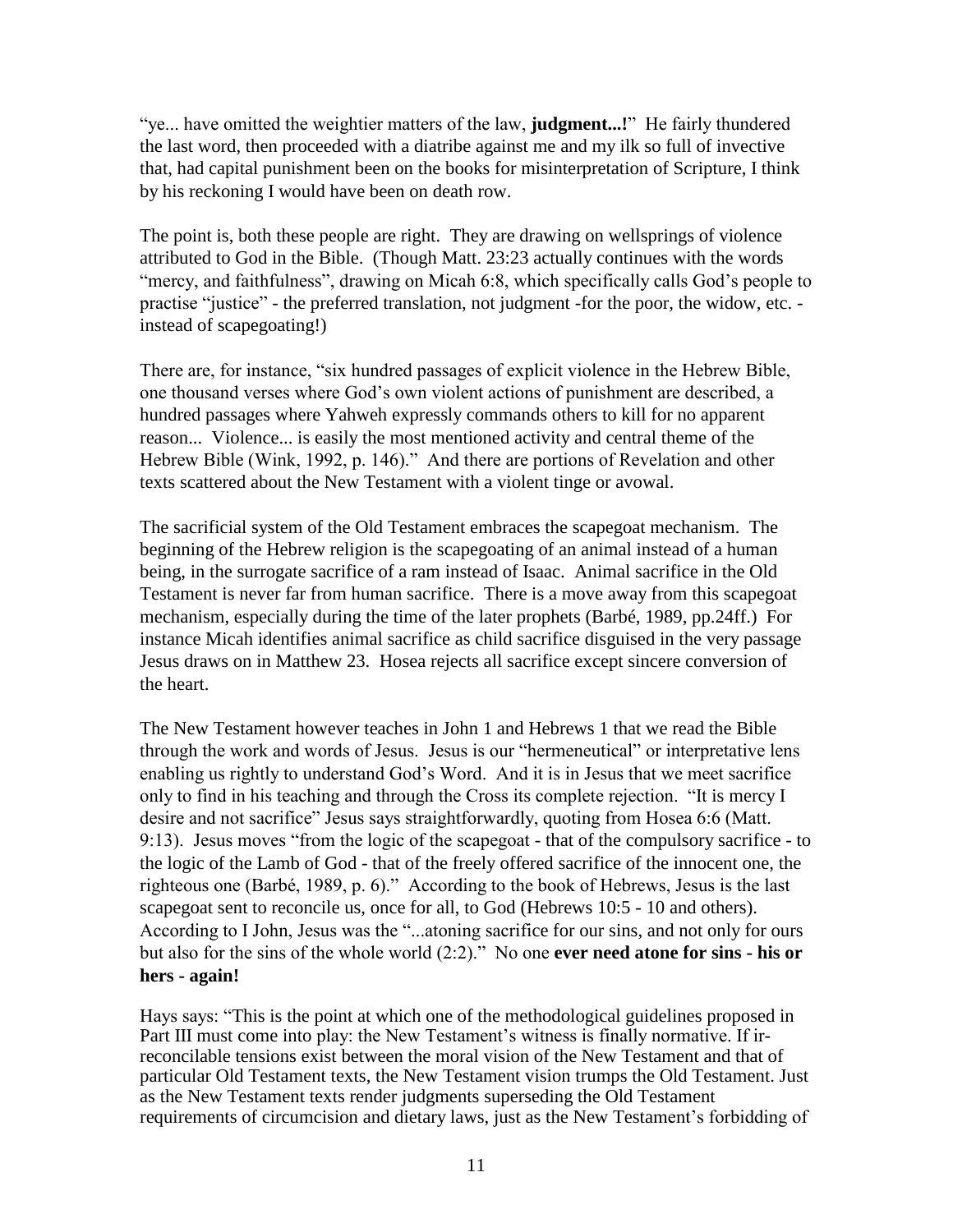divorce supersedes the Old Testament's permission of it, so also Jesus' explicit teaching and example of nonviolence reshapes our understanding of God and of the covenant community in such a way that killing enemies is no longer a justifiable option. The sixth antithesis of the Sermon on the Mount marks the hermeneutical watershed. As we have noted, the Old Testament distinguishes the obligation of loving the neighbor (that is, the fellow Israelite) from the response to enemies: [B]ut I say to you, Love your enemies and pray for those who persecute you, so that you may be children of your Father in heaven." Once that word has been spoken to us and perfectly embodied in the story of Jesus' life and death, we cannot appeal back to Samuel as a counterexample to Jesus. Everything is changed by the cross and resurrection. We now live in a situation in which we confess that "in Christ God was reconciling the world to himself, not counting their trespasses against them, and entrusting the message of reconciliation to us" (2 Cor. 5:19). Those who have been entrusted with such a message will read the Old Testament in such a way that its portrayals of God's mercy and eschatological restoration of the world will take precedence over its stories of justified violence (pp. 336 & 7)."

Jesus shatters for all time the legitimacy of the scapegoat mechanism. From his time on, no enemy may ever be put outside the circle of God's or our love. Love in the New Testament in fact means **the concrete embracing of the other to make that person a friend.**

## *The Biblical Interpretation Dilemma*

An unusual picture was once circulated around our Church when I was a kid. I remember it well. The brief notation below the picture explained that a man had been travelling along the highway after a pristine snowfall sparkled its brightness everywhere under a glorious sun. At one point he stopped, and noticed an unusual play of shadow against the backdrop of the freshly fallen snow. Being an amateur photographer with his own dark room, he took out his camera and snapped a few pictures of the strange phenomenon. He was astounded when, upon developing them, one in particular displayed an amazing likeness to the traditional artists' depictions of the face of Jesus. We all were invited to see what he saw.

What I saw first however, as did most, were dark blotches against a snow-white background. There was no face of any kind to see. Except there was! It took some doing, some adjusting, but finally I got it! I saw the face too!

Then, what was fascinating after that was, no matter how I looked at the picture, sidewards glance, upside down, back to front even when held against a clear window, I never failed immediately to recognize the face of Jesus in that photo.

We all know this phenomenon. There is a technical term for it that escapes me.

But some never did see the face. Their eyes simply never adjusted. They even doubted that we who saw really "saw".

*Theo*logy means literally, a word, or words about God. What theology really is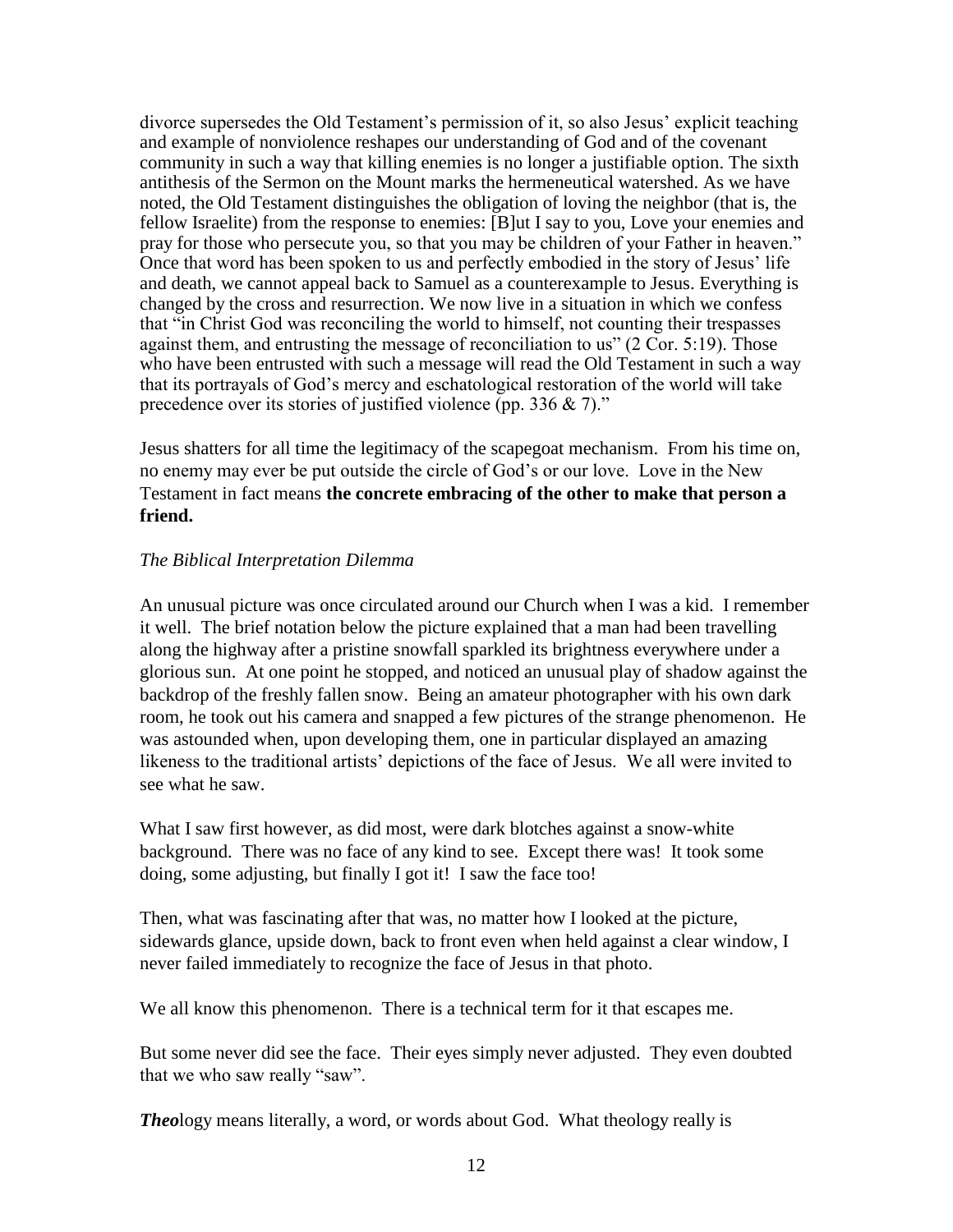concerning is creating for us, the believer, an accurate *word-picture* of God's face. Unfortunately, there are no artists' drawings of the real face of Jesus that have come down to us. So we have to discover the face of Jesus, and thereby the face of God, we Christians say, somehow in the written word - the Bible. The data of Scripture, in ongoing dialogue with Christians' interpretations through the ages and our faith community's understandings today all help us throughout our lives to form an ever sharper image of God.

Once an editor (in his 50's) of a theological piece I had written and was publishing said to me as the task was completed: "I have never been able to shake a picture of God I have had since my childhood. That picture is one of a God who is stern, harsh, totally demanding, punitive, a 'Hangin' Judge' ready to condemn me severely for anything I do wrong, and likely to relegate me to hellfire should I ever so slightly step out of line." He was a Christian, to be sure, and a faithful church-goer, he acknowledged, but he wasn't entirely sure that spending an eternity with such a "god" would not be more like his understanding of hell!

The dilemma we are in can be put as an analogy. The Bible is like a monstrous jigsaw puzzle, with a vast number of individual pieces to it. It's in fact the Ultimate Cosmic Jigsaw Puzzle, we Christians believe! I have seen once in my life the kind of jigsaw puzzle I am comparing the Bible to: one with identically shaped pieces. In the puzzle I saw, they were all squares. Now, it was a daunting enough task to put the puzzle together that I saw with the original box and the picture on it. Try doing an identically shaped pieces jigsaw puzzle sometime! But what if there were rival box cover pictures, and debate about which was the authentic one?

I am suggesting that the biblical data is precisely like that kind of jigsaw puzzle with identically shaped pieces. I'm suggesting further that we would have no hope of putting it together at all were it not for the face of Jesus we discover in the New Testament revelation, which becomes for us the ultimate picture of the face of God. I am suggesting that all other box covers than that of Jesus as seen in the New Testament revelation, are inadequate or wrong. But I am suggesting further that it is nonetheless difficult to see the face of Jesus properly. For some they "see", but all that is seen are "dark blotches": a God still of violence. And I think that one in that case does not really "see". Piece together the jigsaw puzzle when one only sees dark blotches, and one's picture of God will turn out entirely differently from doing it with the face of Jesus seen aright!

## *The Christian and War: Reflections on "Saving Private Ryan"*

"War is hell", observed Civil War General William Tecumseh Sherman. And Steven Spielberg dipped us right into its fiery midst in his 1998 Summer release.

War is indeed hell. Yet, in the long history of the Christian Church, apart from the earliest era, every war engaged in throughout Christendom has been supported by the Church on both sides of the conflict. How in the name of Jesus can this be?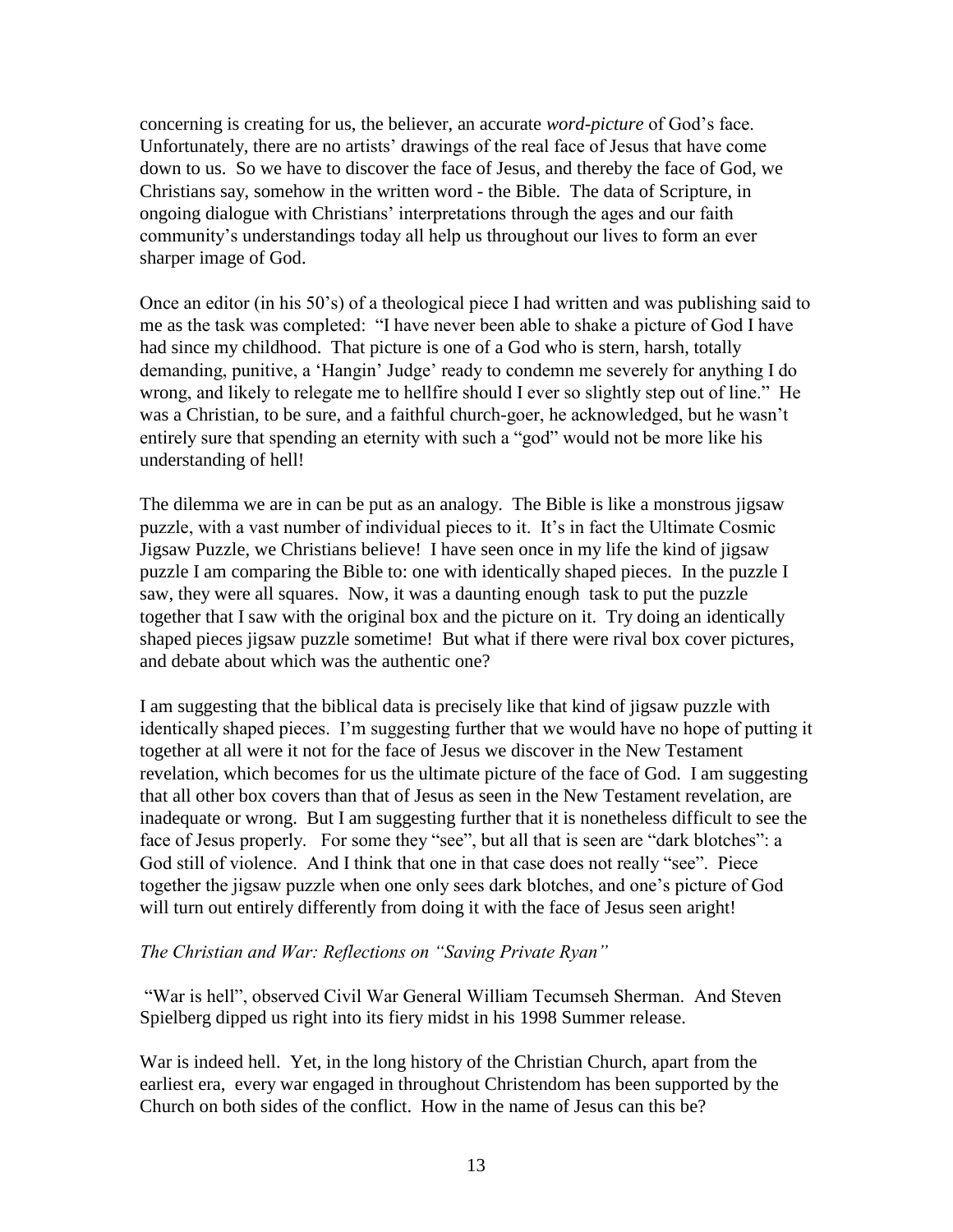What, for starters, of Christ's express words?: "*Love your enemies* (Matt. 5, Luke 6)." Further, how can Christians do an end run around Jesus' explicit teaching by reverting to Old Testament endorsement of war when Jesus flatly said?: "*So in everything [*except war?*], do to others [*except your enemies? - see Matt. 5:43ff*] what you would have them do to you, for this sums up the Law and the Prophets* (Matt 7:12)."; and *"...'Love the Lord your God with all your heart and with all your soul and with all your mind.' This is the first and greatest commandment. And the second is like it: 'Love your neighbor [*except your enemies?*] as yourself.' All the Law and the Prophets hang on these two commandments* (Matt 22:37-40)."

Or how can Christians ignore other New Testament voices such as the Apostle Paul's?: "*Let no debt remain outstanding, except the continuing debt to love one another [*except your enemies?*], for he who loves his fellowman [*except his enemies?*] has fulfilled the law. The commandments, 'Do not commit adultery,' 'Do not murder,' 'Do not steal,' 'Do not covet,' and whatever other commandment there may be, are summed up in this one rule: 'Love your neighbor [*except your enemies?*] as yourself.' Love does no harm to its neighbor [*except your enemies?*]. Therefore love is the fulfillment of the law* (Rom 13:8-10)." Or what of James' pithy statement?: "*If you really keep the royal law found in Scripture, 'Love your neighbor [*except your enemies?*] as yourself,' you are doing right* (James 2:8)." And John's witness?: "*We love because he first loved us. If anyone says, 'I love God,' yet hates his brother [*except his non-Christian enemies?*], he is a liar. For anyone who does not love his brother [*except his enemies?*], whom he has seen, cannot love God, whom he has not seen. And he has given us this command: Whoever loves God must also love his brother [***except his enemies?***]* (I Jn 4:19-21)." What kind of exegetical gymnastics are utilized to dodge such overwhelming and consistent New Testament testimony?

Is it possible that all these witnesses, Jesus included, did not read their Old Testaments? Or is it likelier that many Christians have not read their New Testaments? Are John 1 and Hebrews 1 *not* really in the Bible, both of which point to the primacy of Jesus as the final revelation of God's will?: "*In the past God spoke to our forefathers through the prophets at many times and in various ways, but in these last days he has spoken to us by his Son, whom he appointed heir of all things, and through whom he made the universe* (Heb 1:1-  $2)$ ."

Like Timothy, I was raised on Scripture. From a child I could recite volumes of it, including the all-time favourite verse of evangelicalism, John 3:16 - in my case in the majestic King James Version: "*For God so loved the world, that he gave his only begotten Son, that whosoever believeth in him should not perish, but have everlasting life.*"

I discovered only later to my shock that apparently John 3:16 has a footnote inserted into many Christians' Bibles. It is never quoted out loud, however. But it is obviously no less binding dogma. After "world", "whosoever", and "perish" the footnote reads: "*Except our enemies!*". *They* must in fact yield or indeed "perish"! Yet, I always was told it was the "Liberals", masters of the exception clause, who played fast and loose with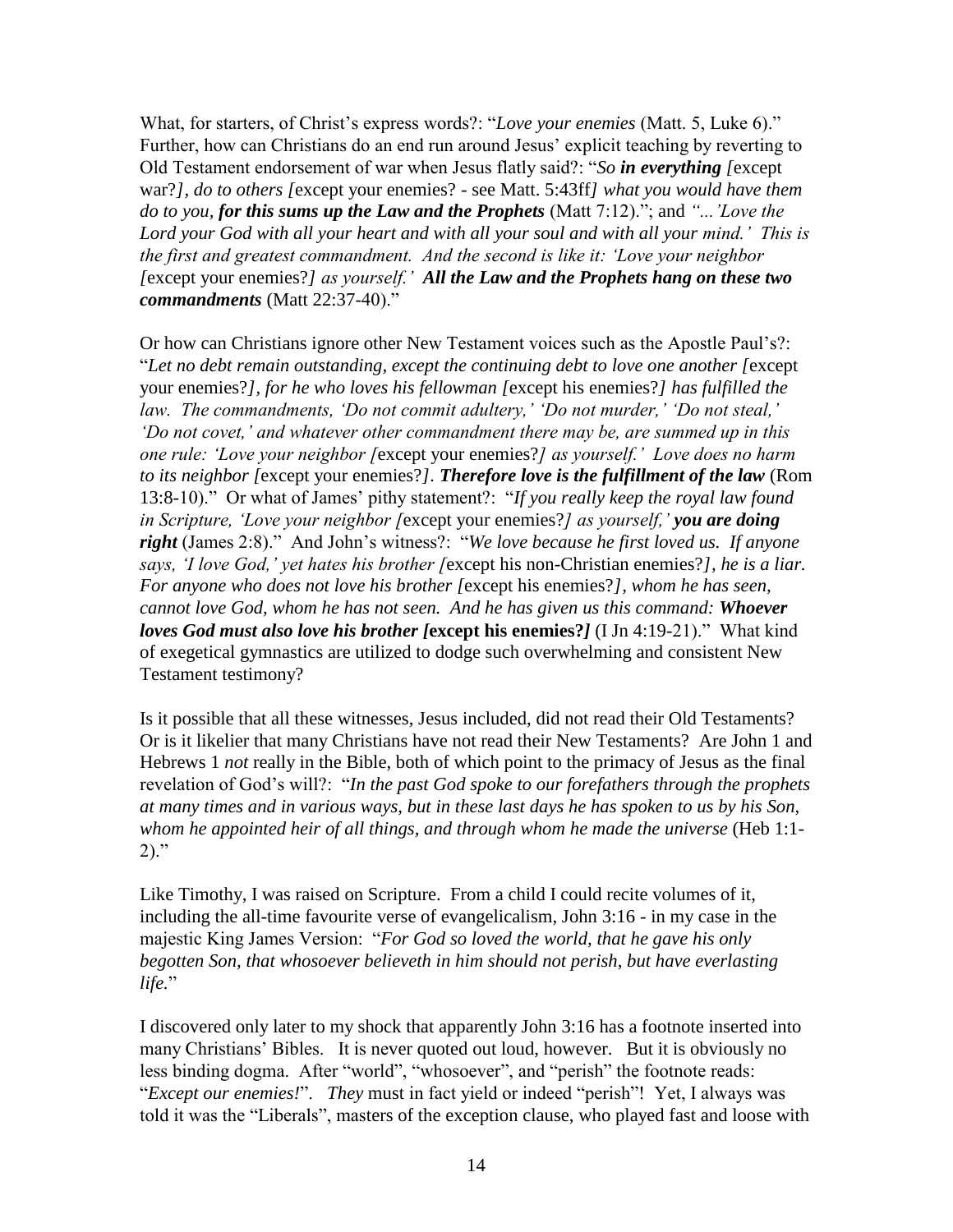#### Scripture...

Watching Spielberg's film, with the overwhelming random slaughter and maiming, it occurred to me again that *war is the most complete inversion of evangelism imaginable!* Not good seed, but bullets and bombs are scattered with abandon, thereby utterly inverting the evangelistic mandate. One means "life abundant", the other delivers "death indiscriminate". In excess of 110 millions have been annihilated in largely Churchendorsed wars this century alone. I doubt if all evangelists worldwide for the entire 20th century could add up their collective catch to match that harvest of death. Yet, many evangelists in their work of "saving souls" have supported the unspeakable carnage. *Is this not profoundly disturbing?! What could be more blatantly anti-Christian? Why has no major evangelistic voice spoken out?* 

On the contrary, many evangelists, and all military chaplains, have preached to the troops at war in hopes to see them "made right with God" since tomorrow they might die. But when have those same evangelists and chaplains heeded Jesus by preaching the Gospel, *lest tomorrow they might kill?* How can their converts *possibly* be right with God when they destroy the neighbour (I John 4)? Or can "love of brother" somehow be twisted to mandate "slaughter of enemies"? And is such twisting the work of God or the work of the evil one ("*Did God really say...* (Gen. 3:1ff*?*"))? Do evangelists and chaplains know better than Jesus? Did not Jesus *always* call for death of self, *never* death of the other? Are there not *two* "greatest commandments", not just one? Is not love of God only *half* the Gospel?

What of the Apostle Paul's declaration?: "*For though we live in the world, we do not wage war as the world does. The weapons we fight with are not the weapons of the world. On the contrary, they have divine power to demolish strongholds* (2 Cor 10:3-4)." Is war not the ultimate worldliness, a "total depravity", according to the New Testament? How can something so patently anti-Christian be so blessed by so many Christians throughout so many centuries? What kind of awesome brainwashing, what potent spell, is at work here? Dare we call it, simply, sin?

Is it possible that on this issue we have for centuries tended to be equally blind as another group of believers to whom Jesus said?: "*Why is my language not clear to you?* [How could Jesus' language about "love of enemies" be any clearer?] *Because you are unable to hear what I say. You belong to your father, the devil, and you want to carry out your father's desire. He was a murderer from the beginning, not holding to the truth, for there is no truth in him. When he lies, he speaks his native language, for he is a liar and the father of lies. Yet because I tell the truth, you do not believe me (John 8:43-45)!*"

Now the truth that sets us free (John 8:32) is obedience to God's will summed up in the two greatest commandments (Matt. 22; Mark 12; I John): love of God and love of neighbour. As believers, failure to love in this way is to invite Jesus' warning: "*Not everyone who says to me, 'Lord, Lord,' will enter the kingdom of heaven, but only he who does the will of my Father who is in heaven. Many will say to me on that day, 'Lord, Lord, did we not prophesy in your name, and in your name drive out demons and perform*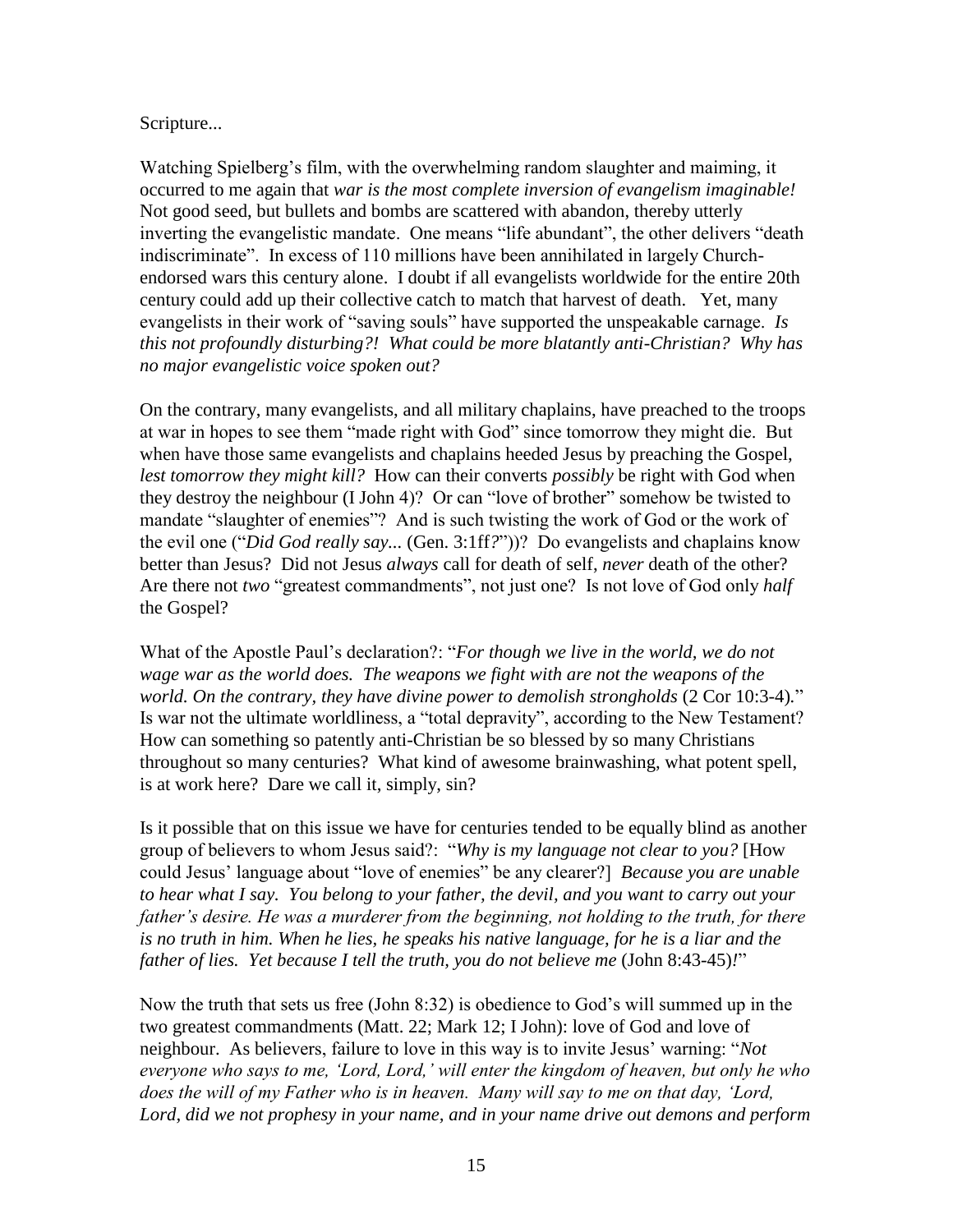*many miracles?' Then I will tell them plainly, 'I never knew you. Away from me, you evildoers!' Therefore everyone who hears these words of mine and puts them into practice is like a wise man who built his house on the rock* (Matt 7:21-24)."

Can it be, that after all, many proclaimed followers of Jesus are in fact not? Is it possible that many Christians who claim "*...not I, but Christ...* (Gal. 2:20, KJV)" on the contrary embrace religious nepotism, of which patriotism is its most hideous expression? For all our protestations, despite our reputed allegiance to what "The Bible says!", do we in the end deny it like the "Liberals"? Have many Christians been far closer to the spirit of Pharisaism, one of murderous prevarication, than we ever dare to admit (John 8)? Does this spirit not directly contradict the "weightier matters of the law": love of God and neighbour (Matt. 23:23, echoing Micah 6:8)? Was Gandhi right?: "The only people on earth who do not see Christ and His teachings as nonviolent are Christians." Is it thinkable that we Bible-believing Christians stand in danger one day of hearing Jesus' words: "*...'Depart from me, you who are cursed, into the eternal fire prepared for the devil and his angels* (Matt 25:41).' ", for "*... 'I tell you the truth, whatever you did not do for one of the least of these [*except our enemies?*], you did not do for me* (Matt 25:45).' " Is that not hell: the failure to love (Jesus in) the neighbour and the enemy (Matt. 5 - 7, Luke  $6$ , I John  $4$ ?

War is indeed hell. In the movie, Captain John Miller comments: "For every man I kill, the further I get from home." Of course! A Nazi defendant at the post-War Nuremberg Trials said: "You have defeated us Nazis. But the spirit of Nazism has arisen like a Phoenix amongst you." Precisely! We always become what we hate. When the U.S. dropped the first nuclear bomb on Hiroshima, and obliterated instantaneously 100,000 lives, then three days later thousands more were slaughtered in Nagasaki (in sheer deathdealing magnitude utterly dwarfing this decade's Oklahoma City bombing), President Harry Truman declared: "That was the greatest event in human history!" This from a lay Baptist preacher and Sunday School teacher... Astounding! What, in God's name, could be a more blatant denial of the Resurrection than those bombs and that statement?! *The Resurrection alone is the greatest event in human history!* And it means everything war does not: life abundant and everlasting. What business did that Bible-believing Christian have in so utterly contradicting the very centrepiece of Christian faith? And did not the majority of Bible-believing Christians at the time cheer Truman on? Do not the vast majority of Bible-believing Christians still applaud the continued development of post-War weaponry and its deployment, which, in 1996 dollars in the U.S. alone, has amounted to 5.5 trillion dollars and countless lives for whom Christ died snuffed out? Where are the leading Christian voices opposing this anti-Christ obscenity? Why, in Jesus' name, are they silent? Why?! "In God we trust"? Balderdash!

"Home" (Captain Miller) ultimately is where love is. Where God is. Its opposite is hell. So hell is also war! For hell is in the end the obstinate refusal to love God and neighbour; the endless attempt at doing end runs around the two greatest commandments (Matt 25). The biblical witness is: the only test case for love of God is love of neighbour (I John 4). And the test case for love of neighbour is love of enemies (Matt. 5 - 7, Luke 6). Failure to love the enemy is failure to love God is hell.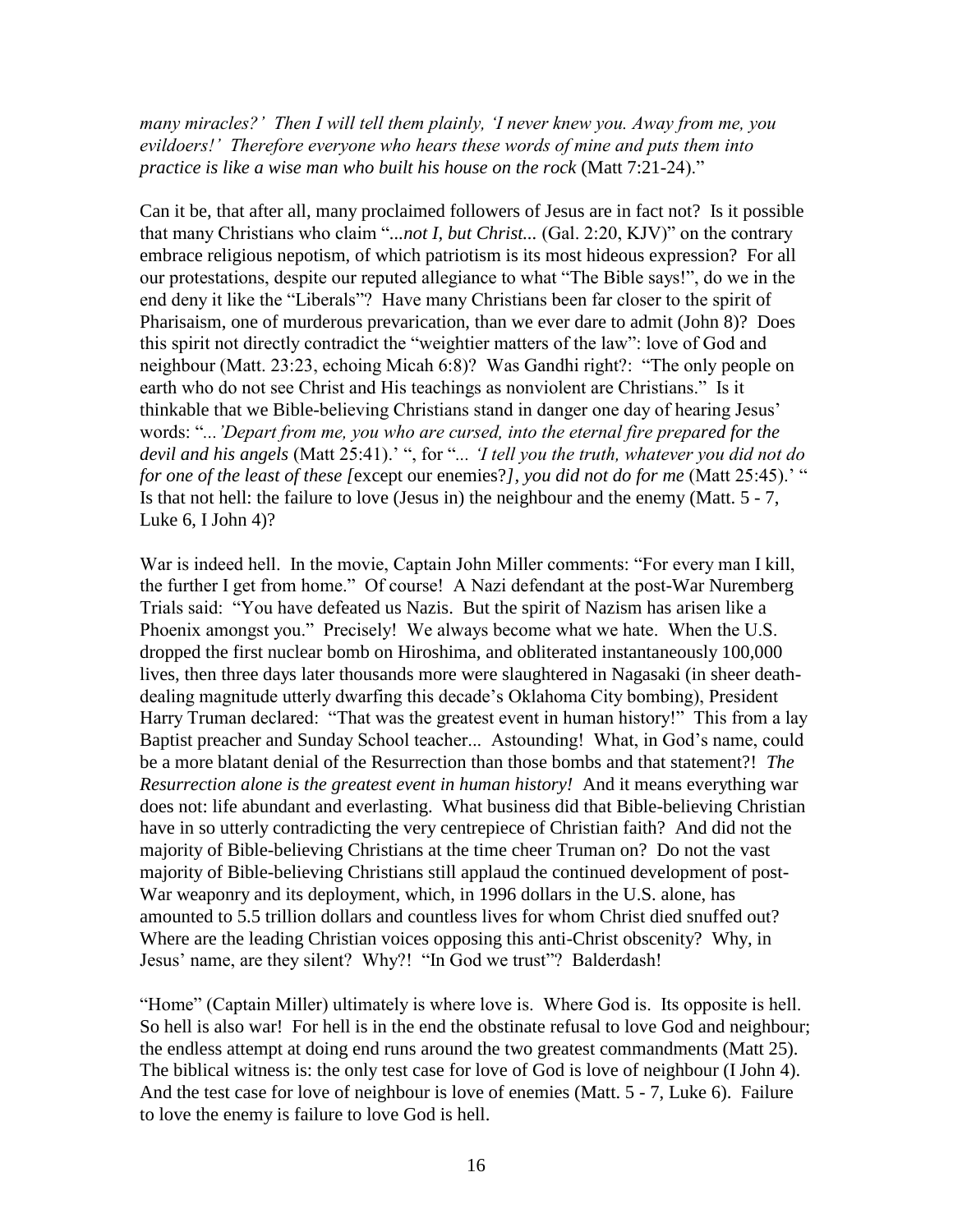Spielberg gets it right: war is hell, and (in this case) hell is war. The question begs asking: What business have Christians ever had propagating hell?

[**Story** - my reception from ChristianWeek of the above material:

"Hi, Wayne-sorry to take so long to get back to you this time around. We decided not to use your article for reasons of length (too long!), style (too many rhetorical questions) and tone (too harsh).

Thanks for going to the trouble of thinking this through and writing down your thoughts.

Debra

My simple addition to why it was rejected: "And argument: too true?"

## *The Christian and Hell: Theological Rootage of Violence in the Image of God*

I understand that you have recently considered the doctrine of hell in a previous session. I wish to discuss the doctrine of hell in the context of a Christian consideration of violence. For a theological discussion of violence inevitably brings us to the most extreme instance of violence in God, if the traditional, most dominant, doctrine of hell is indeed biblical eternal conscious punishment of the unbeliever. I will do this by interacting with a recently published book, *The Other Side of the Good News*, by Larry Dixon.

The central conclusion of the book in the author's words is that there is an "adequacy [in] the traditional view of hell... and that alternative views do not adequately reflect the scriptural data concerning hell... Pointing out the weaknesses in the three alternative positions to hell does not in itself prove the truth of the *traditional eternal conscious punishment view* (pp. 172 & 173, emphasis added)." Dixon continues at that point to "set out four areas in which the traditional position enjoys biblical, as well as rational, support.", after allowing that the traditional view "might also be erroneous (p. 173)." I shall return to that possibility.

Widely read evangelical author J. I. Packer in the Foreword underscores the author's conclusions: "To believe what the Bible appears to say about human destiny apart from the grace of God is a bitter pill indeed, and no one should wonder that attempts are made to explore alternative understandings of God's revelation on this topic. It is suggested that the Bible is unclear, or incoherent, or inconsistent, or untrustworthy, when it speaks of the outcome of judgment after death, or alternatively that virtually the whole church has for two thousand years misunderstood the texts. I do not think so, nor does Dr. Dixon... For one I am grateful for his work, and commend it to all who are willing to be biblically rational on this sombre subject (p. 7)." The implication is clear throughout the book and from Dr. Packer's words: one is simply *unbiblical* to deny the traditional view that *hell is eternal conscious punishment for all unbelievers who fail to accept Jesus Christ as personal Saviour this side of death.* As the author says at the end of the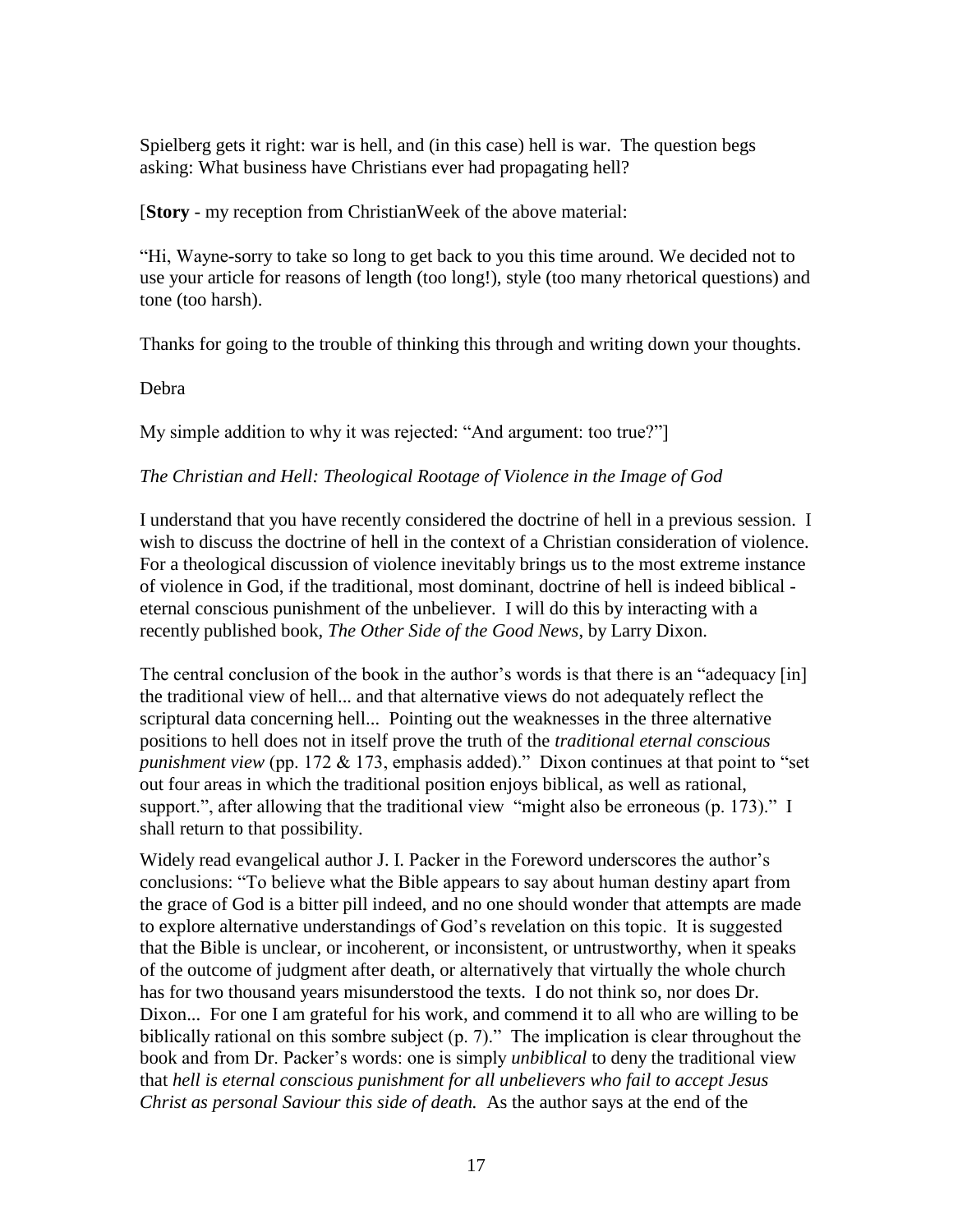Introduction: "May we be ready to pay [the] price to bring lost people to Christ so that they won't spend eternity on *The Other Side of the Good News* (p. 14)."

Dixon spends the bulk of the book refuting three alternative views so designated by him. In his words: "Some today suggest that all without exception will be saved, whether they want to be or not (*universalism,* discussed in chapter 2). Others argue that hell is God's consuming of the wicked (*annihilationism*, addressed in chapter 3), not His eternally tormenting them. Still others hold forth the hope that death is not the end of opportunity for redemption, but perhaps a door to future chances for salvation (*post-mortem conversion*, the subject of chapter 4) (p. 13)."

The author does not wince at taking on theological heavywieghts such as Karl Barth, C. H. Dodd, and Nels Ferré (all described by Dixon as outside evangelical orthodoxy). He also challenges evangelical heavyweight theologians such as Clark Pinnock, John Stott, and Donald Bloesch. Dixon in particular bemoans the erosion of evangelical theology as seen in these and other evangelical leaders' views of the traditional doctrine of hell. He writes: "The evangelical Christian, who can't forget hell, often seems, in boxing terms, to be up against the ropes." He describes the buffeting such an evangelical Christian endures from the cults who scorn hell, and says, "He then returns to his corner for some encouragement and promptly receives several left hooks from his own manager.... One is hardly surprised that some young fighters for the faith seem ready to throw in the towel (p. 149)." His plea is poignant; one can feel his pain as a "fighter for the faith" at this sense of betrayal. Throughout much of the final chapter, he critiques in particular Clark Pinnock, whom Dixon quotes on p. 149: "[E]verlasting torment is intolerable from a moral point of view because it makes God into a bloodthirsty monster who maintains an everlasting Auschwitz for victims whom He does not even allow to die." Dixon's dilemma is clearly stated: "Obviously, no follower of Christ wants to be guilty of presenting God as one more heinous than Hitler. However, if the Bible is clear on this issue, the Christian must *not* throw in the towel (pp. 149 & 150)." And the author proceeds to present God in his holy hatred of sinners precisely in those terms: *as one more heinous than Hitler.*

The crucial conditional fulcrum for the entire thesis is Dixon's statement: "if the Bible is clear on this issue". Dixon and Packer, and indeed a host of Christian voices throughout the ages (though with significant exceptions in every age - some of whom are adduced by Dixon), say the Bible contains indeed precisely such clarity about hell *as a place of eternal conscious punishment.*

I am compelled to respond to Dixon's work because of my own vocation: for over 25 years I have ministered in criminal justice, and have wrestled from the outset with thinking biblically God's justice thoughts after him, in particular with reference to judgment and punishment, including the doctrine of hell. I have become convinced over the years that "God's justice is predominantly, and normatively, redemptive or restorative in intention (Marshall, 1991, p. 1).

How can one presume to fault this book's conclusions shared, as Packer rightly indicates, by majority Christians throughout church history? *I do so aware of the danger that my critique in part can be turned on me too.* We are all inclined to wrongly "handle the word of truth". (See II Tim. 2:15.)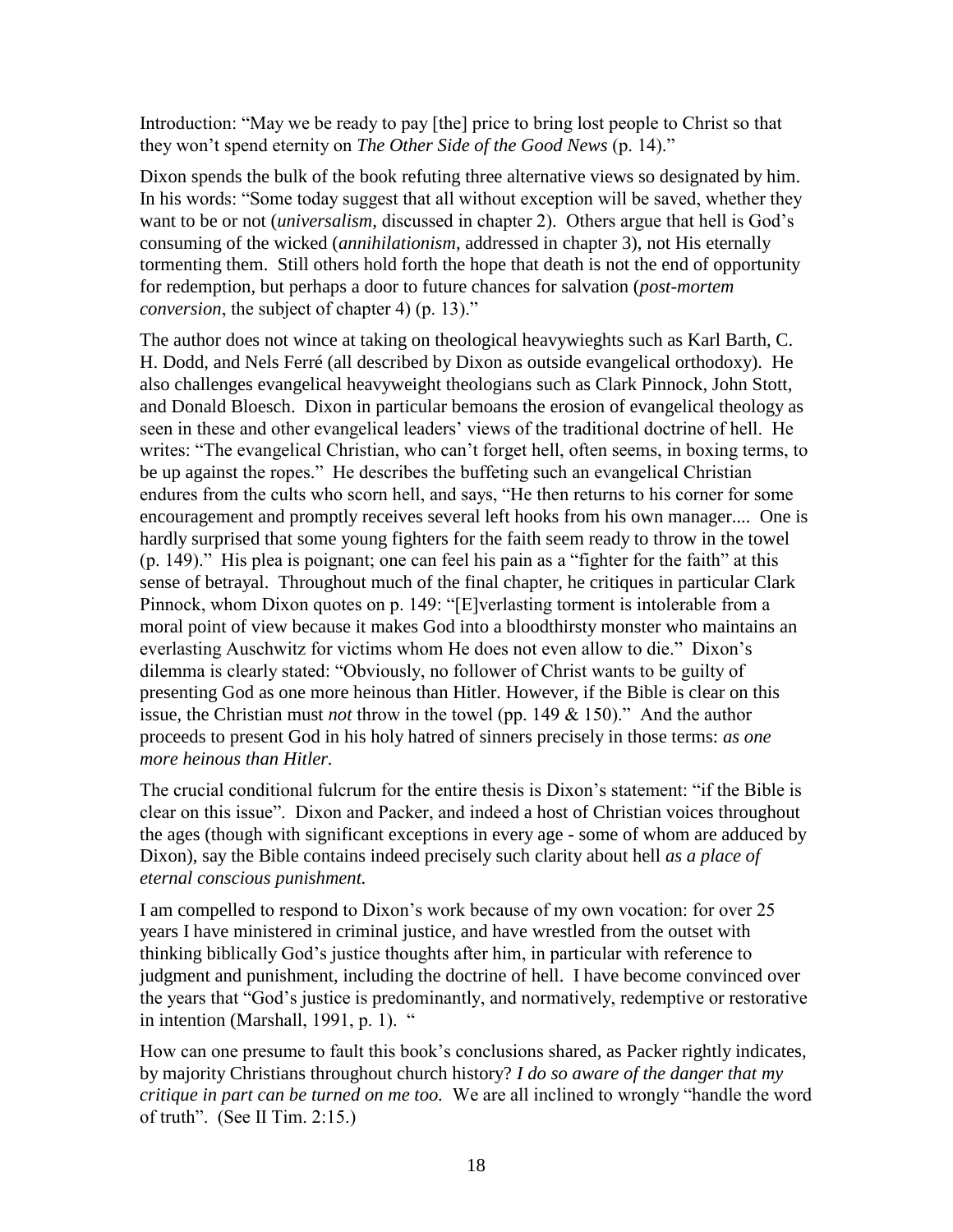I will allude to the dark blotches analogy I have already mentioned to you, and one other below.

Dixon seems to look at a "dark blotches" violently punitive picture of Jesus on a box cover that was the wrong choice (a *heresy* in its original Greek meaning), a failure to "see" the real face right before his eyes. That differs, in the end profoundly, from the picture of Jesus who exemplified and said: "*But love your enemies, do good to them...*  Then your reward will be great, and you will be sons of the Most High, *because he is kind to the ungrateful and wicked. Be merciful, just as your Father is merciful* (Luke 6:35-36, emphasis added)*.*" (Interestingly, Dixon does not once in his book refer to this clarion call of Jesus based upon this "box cover" portrait of who God fundamentally is: *love*.)

Dixon says: "One's doctrine of the final judgment of the wicked is a direct reflection of one's doctrine of God (p. 165)." Indeed. And one's doctrine or *picture* of God - the box cover - is ultimately seen in Jesus (John 1 and Hebrews 1).

Gandhi said of Christians and nonviolence generally, "The only people on earth who do not see Christ and his teachings as nonviolent are Christians." As Richard Hays has been quoted earlier, *it is possible* for "virtually the whole church" (contrary to J.I. Packer) to be wrong. With all due respect, and with profound sadness, it has been wrong about Christian nonviolence. Dixon's "traditional doctrine of hell" is a special category of that same majority Christendom error. The picture on the box of God in Christ for Dixon is *sadly one of ultimate violence*. I suggest that *only* if "Jesus" is a "dark blotches" box cover can one agree with Dixon's assertion: "Jesus is our primary source for the [traditional] doctrine of hell (p. 147)" *The nub of the issue is our picture or vision of God in Christ.*

One evangelical New Testament theologian, in a significant draft manuscript on hell in a forthcoming book on biblical restorative justice (my area of ministry), writes: "Jesus shows that those who think of God in terms of strict distributive or retributive justice *fundamentally misunderstand God* (Matt. 20:1 - 16) (Marshall, 1999, p. 17, emphasis added)." *Yet, I suggest, this is the central "dark blotches" misunderstanding of the picture on the puzzle cover of God in the book under review.* God is depicted as ultimately violently retributive towards the wicked. On the contrary, Marshall, in surveying the biblical evidence, writes in the conclusion of his paper: "For our purposes the point to notice is that God's final word is not retribution but restoration, the recreation of heaven and earth so that sin, suffering, sickness and death are no more (1999, p. 21)." God's ultimate word biblically is, indeed, nonviolent, all-inclusive love, *which subsumes all biblical categories of wrath, judgment and punishment!* I submit gently, but firmly that, to miss that is to miss, simply, the Good News.

The second analogy I mentioned to Dixon is of a document written in Roman script so that an English speaker can read the letters, but the reader does not know a word of the language. It is crucial nonetheless that the reader understand the message in the document. So she phones a friend who speaks the language fluently and reads the document out loud over the phone, seeking an accurate translation. The native language speaker in exasperation finally says that she can barely understand anything at all, *for all the accents seem to fall on the wrong syllables!* In reading Dixon's fifth chapter years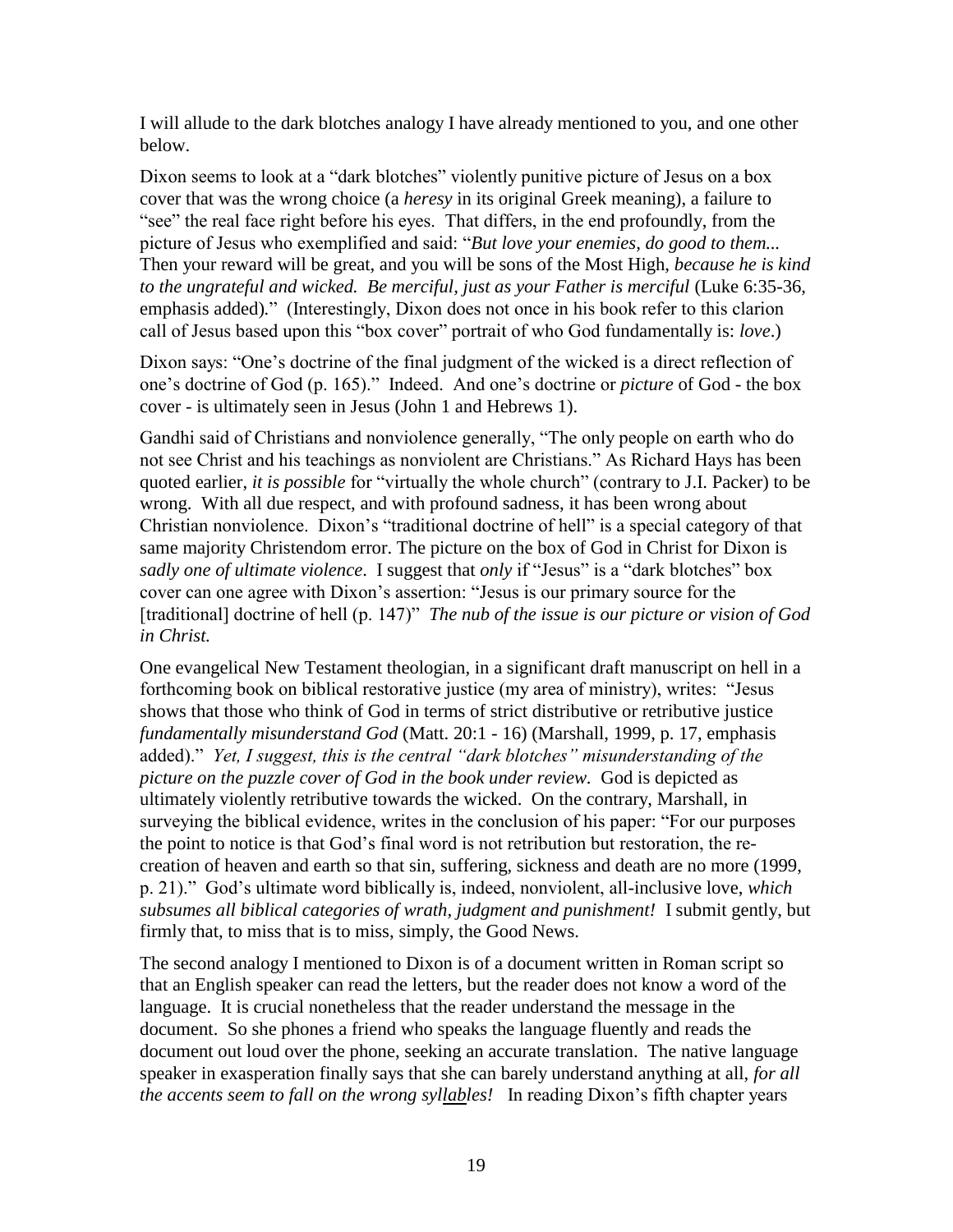ago, and later the entire book, I respectfully submit that he consistently puts the accents on mainly the wrong biblical syllables.

One example suffices: Dixon's central, I believe, misuse in Chapter Five of the story of the rich man and Lazarus to discern explicit details about the nature of eternal punishment for the wicked. He quotes approvingly one author who says: "while it was not Jesus' primary intent here to teach us about the nature of the intermediate state, it is unlikely that He would mislead us on this subject (p. 133)." Really? One could likewise say (and some amazingly do!) that Jesus' teaching in Luke 14:31 ["Or suppose a king is about to go to war against another king. Will he not first sit down and consider whether he is able with ten thousand men to oppose the one coming against him with twenty thousand?". endorses war despite his repeated nonviolent call to "love your enemies", or his words to the disciples in the Garden of Gethsemane about two swords being enough (Luke 22:38) was a call for disciples to take up arms despite Matt. 26:52 where Jesus tells Peter to sheathe his sword (thereby disarming the church forever, commented Church Father Tertullian!) Repeatedly, in this reviewer's estimation, Dixon (and yes, most Christians throughout the ages!) puts the accents in the Scriptures he adduces in mostly the wrong places.

In this respect, Chris Marshall says: "But it is crucial to recognize... the *figurative, parabolic nature of the language* used to describe realities which, *ex hypothesi* [by their very nature], lie outside human experience (p. 14)." He then quotes one writer who says: "Such language is 'figurative and connotative rather than denotative and literalistic'.... To imagine some kind of cosmic torture-chamber where the lost suffer endless or prolonged retribution is to miss the figurative, apocalyptic nature of these utterances, as well as the paraenetic or pastoral intention behind them (p. 14)." I contend that Dixon sustains just such a profound misreading of biblical texts throughout his entire book.

So Marshall urges with reference to specific details about the fate of those who reject God that "Perhaps a humble agnosticism is the wisest option..." Neither Jesus nor Paul supply specifics about the fate of the wicked, concludes Stephen Travis (1986). Neither should we. *And therefore I will not speculate further*. I do not have an alternative view. God knows, and that is enough! That Dixon presses the biblical texts beyond what they were meant to bear seems a singularly consistent fault of his hermeneutic. It is so often what non-Christian cults do - ironically enough given his critique of the cults' critique of traditional Christian teachings on hell!

But Dixon will have none of this, and writes an entire treatise based upon a consistent misreading of the founding texts. How can this be? A book-length treatment of precisely this issue with reference to misguided Christian retributive views in criminal justice is Timothy Gorringe's *God's Just Vengeance* (1996). At one point Gorringe asks, with reference to a pervasive and lengthy Christian tradition of retributive views towards "criminals": "How is it that the question whether the law might be wrong, or even wicked, does not arise for these good Christian people (p. 5)?" Likewise, Father George Zabelka, Chaplain to the 1945 Hiroshima and Nagasaki atomic bomb squadrons, upon repentance for blessing the murder of hundreds of thousands in an instant, wrote that the just war theory is "something that Christ never taught nor hinted at." Yet almost all Christians have embraced just war and retributive justice theories throughout much of the Christian era. *Why, when it is biblically so unfounded?*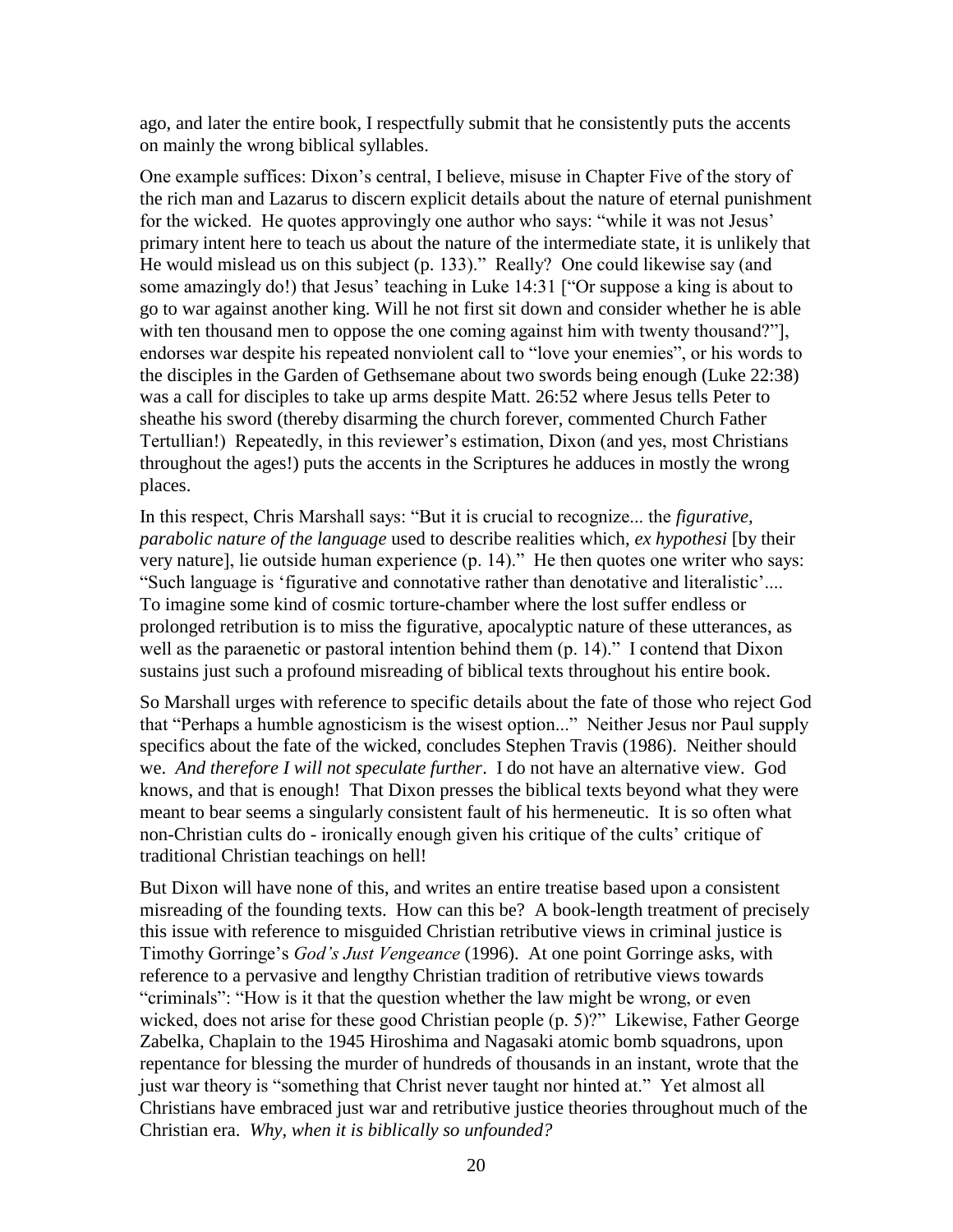Similarly, while we both acknowledge that we follow the same Lord and equally take seriously the Bible, I could wish that Dixon would ponder more what he allows is at least possible, *that biblically the traditional view of hell* "might also be erroneous (p. 173)."In Jesus' direct allusions to hell, not once are "unbelievers" in view, but always the religiously self-righteous. Disturbingly, Douglas Frank, an evangelical author (1986), characterizes evangelicalism as centrally prone towards being pharasaical. "We are the Phasrisees of our time, if anyone is.", he writes (p. 229). A Baptist pastor friend puts it tellingly: "Every Sunday in the pulpit I stand in danger of leading my flock to hell!"

In this reviewer's estimation, what is lacking in Dixon's reading of the biblical texts *is a Gospel imagination overwhelmed by grace*, which leads to a consequent theology of the subversion of all retribution and violence in God and humans. In short: Christian conversion is wanted. Like the White Witch in C.S. Lewis' *The Lion, The Witch, and the Wardrobe*, Dixon seems unaware of the "deeper (James called it "royal" - James 2:8) law" of love on which "hang all the Law and the Prophets (Matt. 22:34 - 40)." We sing after all "Amazing Grace", not "Amazing Justice", Debbie Morris points out at the end of her gripping story, *Forgiving the Dead Man Walking* (1998). She gets it, Dixon does not. It is apparently that stark. This is what Jesus often spoke of such as in Matt. 13:13ff (and elsewhere): "This is why I speak to them in parables: 'Though seeing, they do not see; though hearing, they do not hear or understand.'".

In Dixon's reading, grace seems to have been arrested mid-stream in favour of a horrible retributive justice for the wicked - which is exactly mercy's inversion. The author in interpreting Scripture on hell looks like the man in Matt. 18 who was forgiven an overwhelming debt, *yet doesn't get it at all*, and withholds forgiveness at the first opportunity! In reality, the text shows that the "forgiven" man apparently didn't really experience forgiveness. Or he would have been forgiving towards even the "ungrateful and wicked (Luke 6:35)". Again, Dixon presents like Jonah who becomes furious at God for showing mercy to Ninevah. Yet, Jesus taught, a "greater [in mercy] than Jonah is here {Matt. 12:41)!" Or the author sounds like the elder brother in the "Prodigal Father" story (Luke 15:11ff) who just cannot fathom the Father's unconditional mercy towards the wicked son.

Dixon seemingly has no categories for a consistent hermeneutic of grace. In his theology, *God's grace is for a moment, but his wrath endures forever*, to invert Psalm 30:5. Sadly, he, and many interpreters like him, appear, like Saul, to have "given approval (Acts 8:1)" to the same sacrificial violence that Jesus castigated in Matt. 23:33 - 35: "You snakes! You brood of vipers! How will you escape being condemned to hell? Therefore I am sending you prophets and wise men and teachers. Some of them you will kill and crucify; others you will flog in your synagogues and pursue from town to town. And so upon you will come all the righteous blood that has been shed on earth, from the blood of righteous Abel to the blood of Zechariah son of Berekiah, whom you murdered between the temple and the altar." Jesus also *fell victim to this same violence!*

As Marshall says: "Throughout Christian history, the fear of being consigned to hell by a truly merciless God has fuelled and justified all manner of horrific violence (p. 6)." Dixon writes, in apparent approval of one such instance of "horrific violence", the Gulf War: "A brave journalist who was in Baghdad when the bombs landed, cried out in his television report, 'I have been in *hell!'* As horrible as war is we would have to say to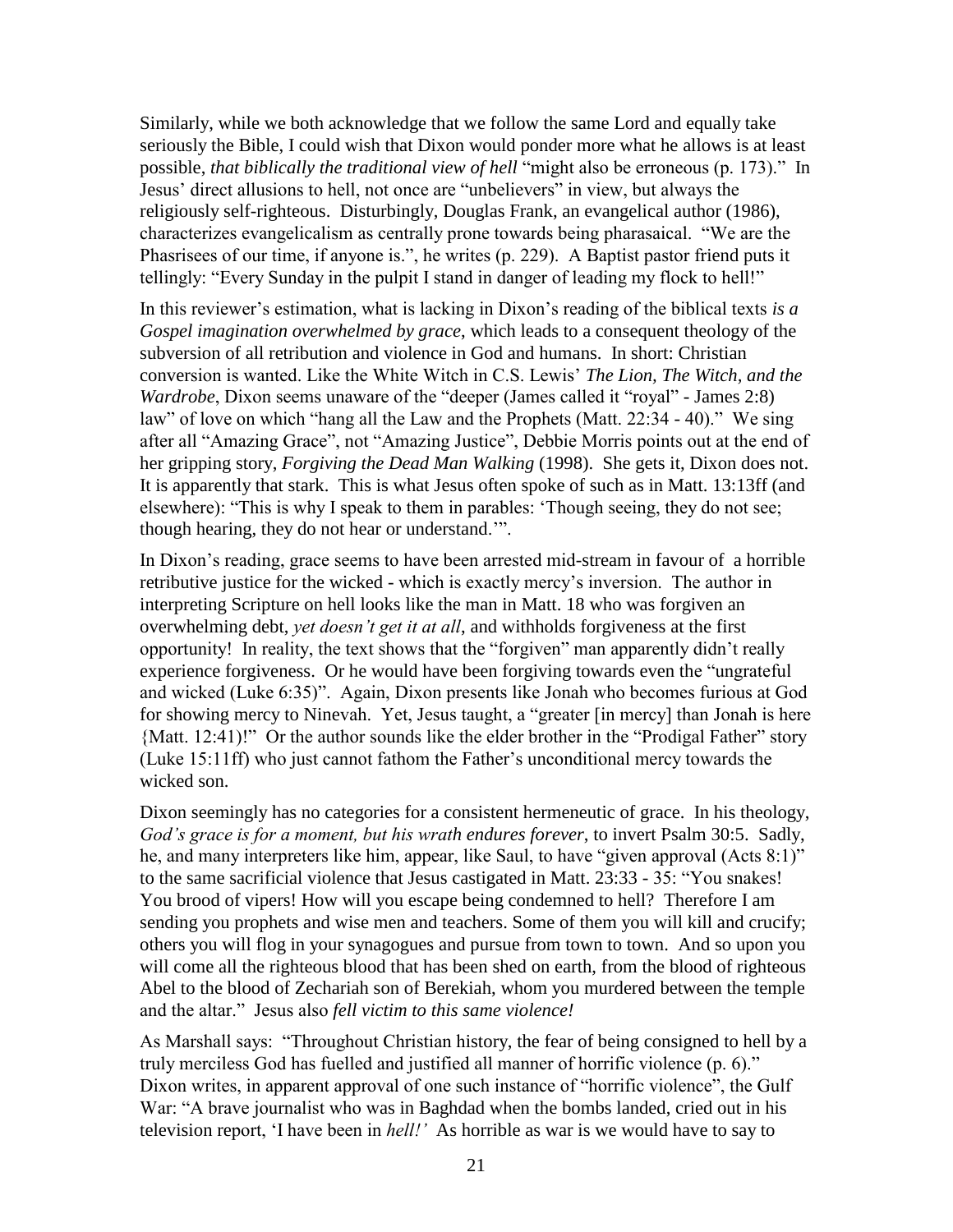him, 'No, you haven't. If we understand Jesus correctly, war is only a small foreshadowing of that final condition of the forsaken (p. 14)."

The grand and joyous paradox of the Gospel, for those with eyes to see the wildly liberating "picture on the box cover" is: *God's final judgment is his mercy!* - just as the doctrine of original sin is a post-resurrection Christian doctrine of grace and forgiveness.

No contemporary biblical theologian this reviewer has read captures this eschatological insight better in fact than James Alison in *Raising Abel* (1996). The book is a sustained call for Christians through conversion to acquire an "eschatological imagination" that subverts ultimately an unchristian "apocalyptic imagination" such that "The percpetion that God is love has a specific content which is absolutely incompatible with any perception of God as involved in violence, separation, anger, or exclusion (p. 48)." Therefore, "The commonly held understanding of hell remains strictly within the apocalyptic imagination, that is, it is the result of a violent separation between the good and the evil worked by a vengeful god. It seems to me that if hell is understood thus, we have quite simply not understood the Christian faith; and the Christian story, instead of being the creative rupture in the system of this world, has come to be nothing less than its sacralization. That is, the good news which Jesus brought has been quite simply lost (p.  $175$ )."

In the end, the greatest critique of Dixon's thesis is simply this: *there is biblically no "other side of the good news"!* There is Good News, period! Hell too is embraced by God's love. Dixon presents a "gospel" without good news that reads, *à la Four Spiritual Laws*, thus: "God loves you, and has a wonderful plan for your life... *But if you don't buy in before death, God hates you, and has a horrible plan for your after-life!*" No genuine love affair human or divine is imaginable with that kind of time-limited vicious threat hanging over one's head.

I could wish Dixon on this issue would return to Scripture with eyes to see and ears to hear - and recover a truly Gospel-soaked "eschatological imagination". Chris Marshall, in personal comment to me wrote similarly: "I did have a look at Dixon's book …. What a depressing piece!! It illustrates the problems in pulling out a single theme for analysis in isolation from the larger context of the biblical story (May 9, 1999, E-mail correspondence)."

There is ultimately no room for Dixon's thesis in the biblical Good News that is shot through with God's "Amazing Grace" - how sweet the sound! Dixon consistently gives grace a terribly sour note! I suggest he is not compelled to his view by biblical evidence but by a misguided hermeneutic: the wrong "box cover". Biblically, God's love *is* the ultimate word, and judgment and redemption equally are subsumed under that love. In the end, "mercy triumphs over judgment (James 2:13)!" in an amazing paradox of grace whereby God is both "just and justifier" (Rom. 3:26). For, as Jesus said repeatedly (Matt. 9:13 and 12:7): "I desire mercy, not sacrifice."

I call on Dixon, Packer, and all who hold to an ostensibly sub-Christian, though longstanding "traditional doctrine of hell": "Go and learn what this means: 'I desire mercy, not sacrifice.' (Matt. 9:13)." Such a call is above all a call to *conversion.*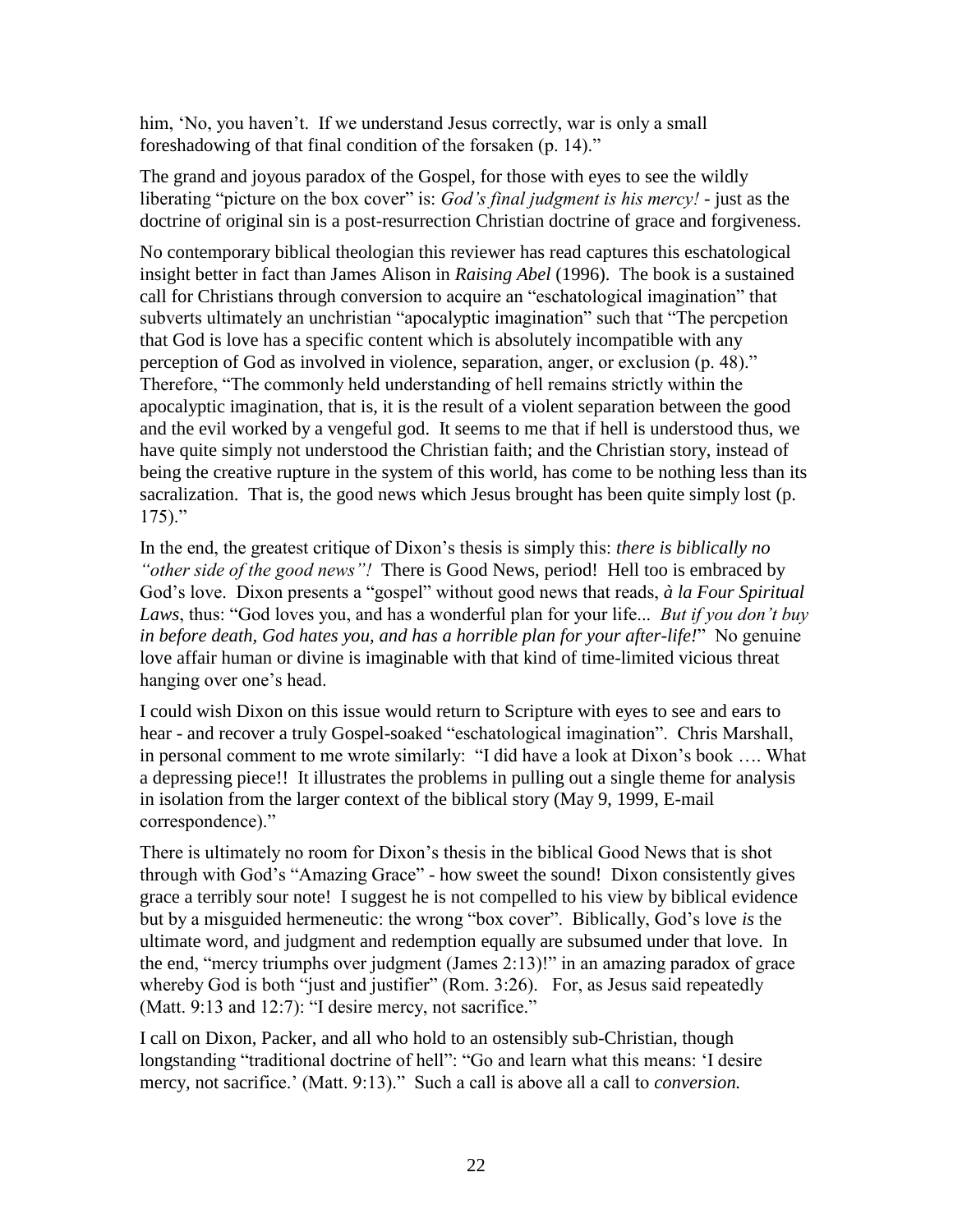[**Story**: I feel a personal sadness in critiquing Dixon's conclusions. On p. 178, he writes: "A former missionary friend, who has since moved away from the traditional doctrine of hell, said to me that 'God's *penultimate* word is *wrath*, but His *ultimate* word is *love*.'" I am that "former missionary friend". We served together doing evangelism in West Berlin from 1972 to 1974. The author's rejoinder to my statement was: "We would have to disagree (p. 178)". "We" did disagree at the time he was writing his book when I visited him; we disagreed after he gave me Chapter Five to read in manuscript form; we still disagreed in subsequent correspondence. ]

## *Finding Our True Selves and Jesus Invariably in the Other*

The trinitarian doctrine of God's creation of humanity suggests a self connected always to the other.Not an "autonomous self", rather a "person-in-community" is the biblical view of who humans are. An "individual self" is in fact a biblical oxymoron, a contradiction. We are not ourselves until we find ourselves in the other is the biblical perspective. Jesus simply upped the ante: he said finding ourselves in the other is still heresy (a false choice) if it does not move beyond nepotism (me and mine first). The test case for Jesus of a person's becoming a true self is love of enemy. Failure in this is, he taught, *metaphysical suicide*. Further, Jesus made it clear that becoming our true selves happens only as we discover Jesus in the other. Put differently: finding Jesus means finding our true selves. It also means it is impossible to find Jesus if we do not find ourselves in the other, supremely in the enemy. Failure to love the neighbour/enemy therefore is failure to love Jesus and ourselves.

The biblical view is that we are created in God's image as persons-in-community, as God is a community of dynamic love between Father, Son, and Spirit from before creation. When we are called to "love our neighbour as ourselves", it means, "You shall love your neighbour *as being your own self* ." Your neighbour is your true self. You have no self in yourself. And Jesus pushed the bounds of who is the neighbour to the limit to include the enemy. Further, the teaching from Matt. 25 (31ff) is that Christ is invariably to be found "in the least of these" - in any and every neighbour without exception, in any and all enemies without exception. Love in the New Testament is the ceaseless attempt to make the enemy a friend, to try without limit to draw a circle of inclusion around the other.

# *Therefore a "Christian soldier", a "Christian executioner", or any kind of "Christian*cum*-destroyer-of-neighbour/enemy" is a contradiction in terms, or, baldly stated: a heresy*.

So much of the Christian evangelistic enterprise is precisely that: a false call and choice or decision ("heresy" in the original Greek connotation) to "come to Jesus" independent of the call to "come to ourselves" (what the prodigal son did) precisely in the neighbour, the enemy. As two similar poles of a magnet repel each other, so does the call and decision to come to Jesus contradict any independence from the call to love the neighbour, love the enemy. For there are two great commands, not one: to love God *and* neighbour/enemy. When the evangelistic call stops at loving Jesus, it is a heresy, as surely as judgment without similar offer of grace and forgiveness is a Christian travesty.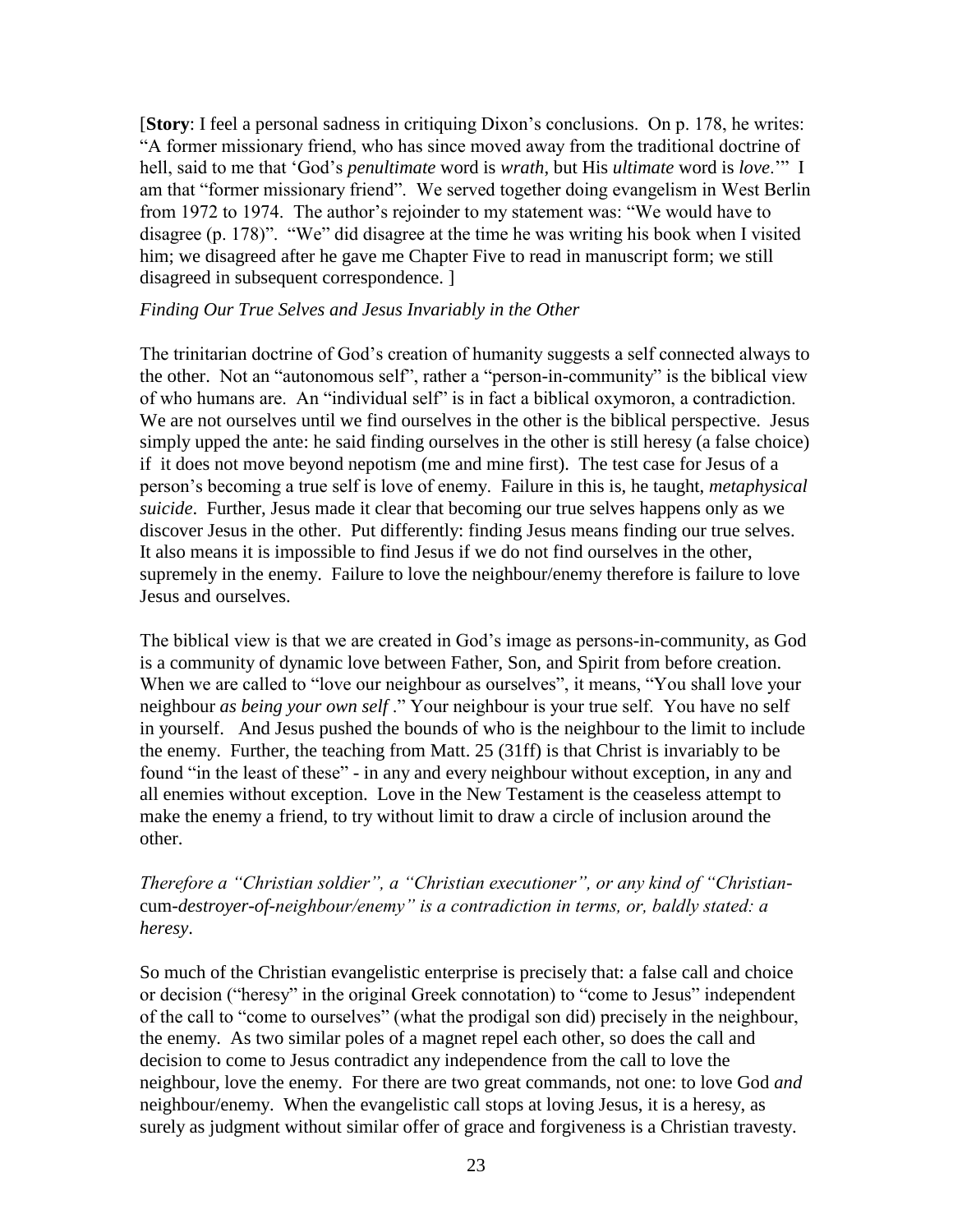It is biblically impossible to come to Jesus without coming to the other, supremely the enemy. Failure to believe *and* destroying the enemy are equally denials of the faith.

#### *Conclusion: Is Violence Master of Us All?*

In the third chapter of *Embodying Forgiveness* (Jones, 1995), "Forgiveness Eclipsed" Jones asks whether violence is the master of us all. He tells the true story of a Catholic priest, Maximilian Kolbe, who on July 30, 1941, in Auschwitz concentration Camp, stepped forward to offer himself for punishment of starvation by death in place of one of ten who were so sentenced. As the days ground on, and all the men slowly starved, the priest consistently responded to fellow captives and captors alike with love and forgiveness. His actions increasingly inspired his fellow captives and unnerved the captors. His refusal to submit to, and thus reproduce, violence, became recognized as a growing threat to the Nazis. On the 16th day, the Nazis killed the priest, since he was so subversive to the good order of the Camp. In the fictionalized novel about this true story, entitled *Orbit of Darkness*, one character says: "Those who give up their lives, at least in principle, become more dangerous to the Germans than planes or tanks. *They become the ultimate weapon* ([p. 249], Jones*,* 1995, pp. 91ff, italics added)." Interestingly, Kolbe has since been canonized as a saint by the Catholic Church.

This is precisely the Apostle Paul's thesis in 2 Cor 10:4-5, as quoted earlier: *The weapons we fight with are not the weapons of the world. On the contrary, they have divine power to demolish strongholds. We demolish arguments and every pretension that sets itself up against the knowledge of God, and we take captive every thought to make it obedient to Christ.* 

The weapons Christians wield are subversive to the core of every cultural institution known to human history, caught in endless spirals of scapegoating violence. On the one hand there is the *wisdom of the world* that is *foolishness in God's sight*. On the other, *there is the wisdom of the Gospel* that is *the most potent subversive force in human history***.**

As Walter Wink has taught us, the Nazis were defeated indeed, but Nazism called forth a response of violence so identical to the *spirit* of Nazism that we have reaped the whirlwind of violence in the West ever since. We became what we hated in the Nazis. The indiscriminate slaughter of hundreds of thousands of German and Japanese civilians through incendiary bombing raids on civilian targets in hundreds of German and Japanese cities, topped off by the dropping of two atomic bombs spelling instant death for multiplied thousands of non-combatants, is overwhelming witness to that horrible reality.

Christians are called to be *now*, what the world is meant to become *then.* We are called to lives "lived on eschatological edge (Johnson, 1986, p. 265)." Living the end now. And what is that end? Listen to Isaiah 11:6-9:

*The wolf will live with the lamb, the leopard will lie down with the goat, the calf and the lion and the yearling together; and a little child will lead them. The cow will feed with the bear, their young will lie down together, and the lion will eat straw like the ox. The*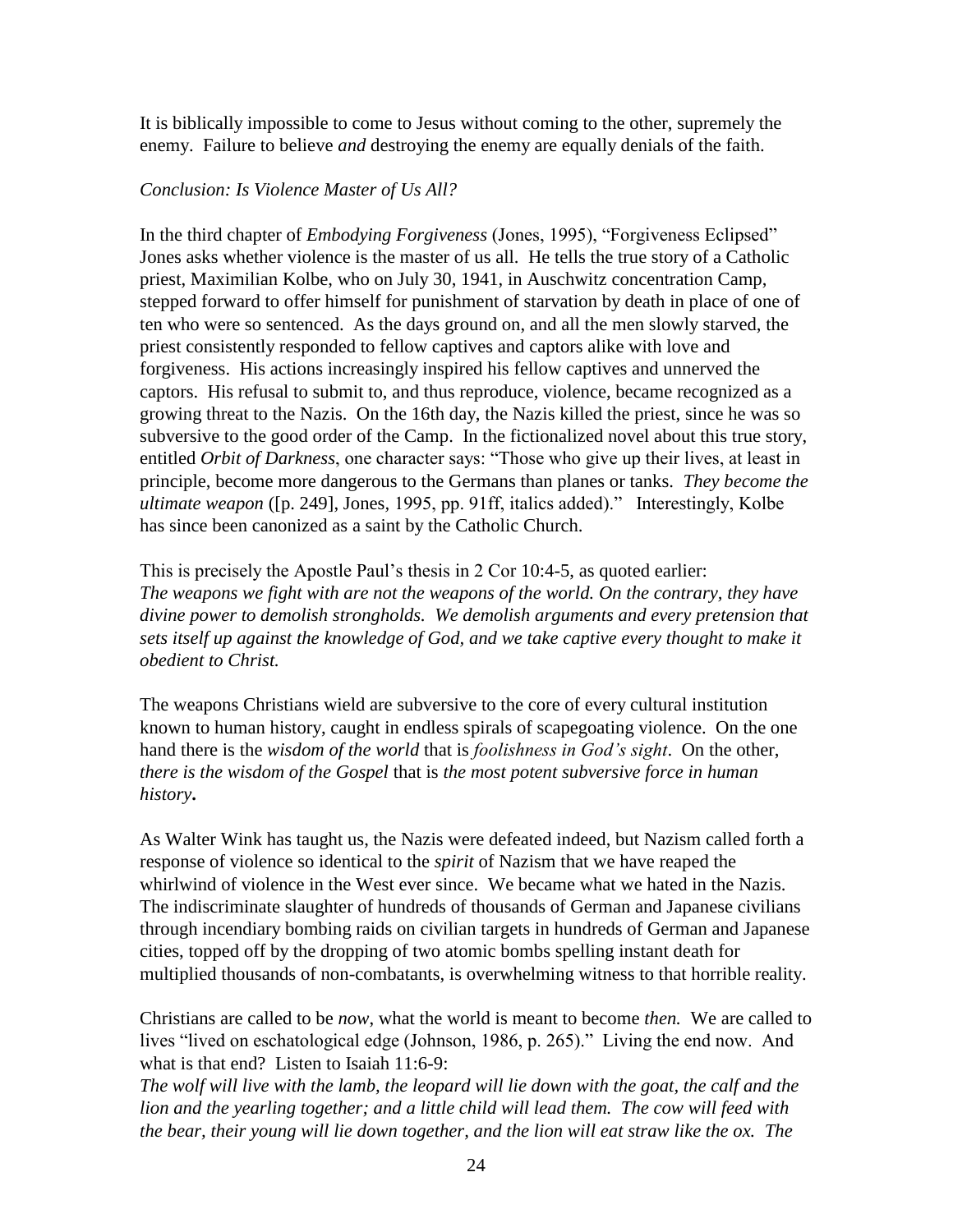*infant will play near the hole of the cobra, and the young child put his hand into the viper's nest. They will neither harm nor destroy on all my holy mountain, for the earth will be full of the knowledge of the LORD as the waters cover the sea.*

Amen!

#### **References**

- Alison, James (1996). *Raising Abel: The Recovery of the Eschatological Imagination*, New York: Crossroad.
- Anderson, Paul N. (1994). "Jesus and Peace", *The Church's Peace Witness*, Ed. Marlin E. Miller & Barbara Nelson Gingerich, Grand Rapids: William B. Eerdmans Publishing Company.
- Aquinas, St. Thomas (1988) *On Law, Morality, and Politics*, William P. Baumgarth and Richard J. Regan, eds., Indianapolis: Hackett Publishing Company.
- Barbé, Dominique. 1989. *A Theology of Conflict: and other writings on Nonviolence*, New York: Orbis Press.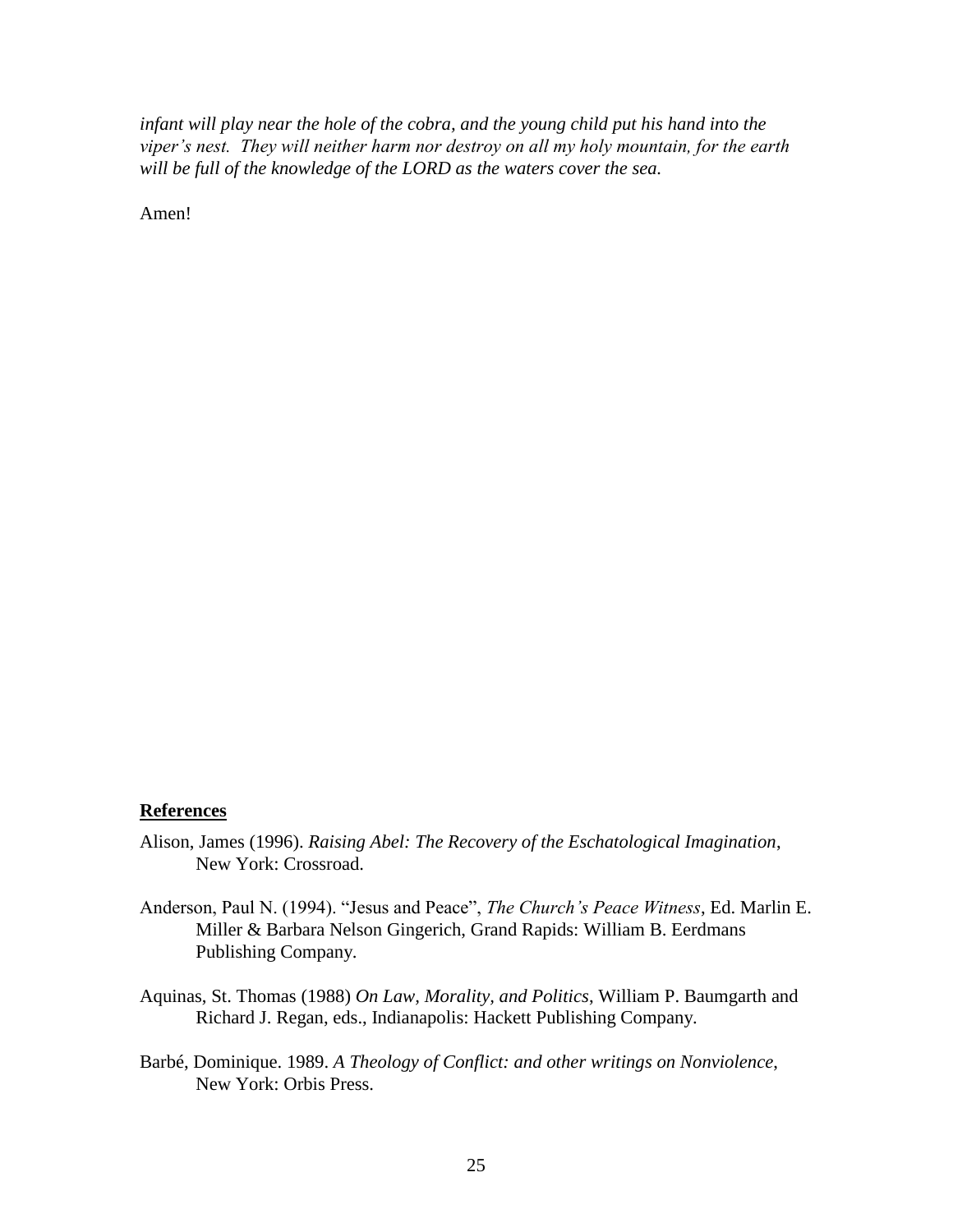- Bellinger, Charles K. (forthcoming). *The Geneology of Violence*, Oxford: Oxford University Press.
- Boersma, Hans (1999). *The Feet of God: In Stomping Boots or Dancing Shoes?: The Trinity as Answer to Violence*, Geneva Society Lamblight Lecture Series, Trinity Western University, September, 1999; since published in *Canadian Evangelical Review* 18 (1999), pp. 2-18.
- Dixon, Dixon (1992). *The Other Side of the Good News: Confronting the Contemporary Challenges to Jesus' Teachings on Hell*, Wheaton: BridgePoint.
- Dowley, Tim, ed. (1995) *Introduction to the History of Christianity*, Minneapolis: Fortress Press.
- Frank, Douglas W. (1986). *Less Than Conquerors: How Evangelicals Entered the Twentieth Century*, Grand Rapids: William B. Eerdmans Publishing Company.
- Gabor, Thomas (1994). *'Everybody Does It!': Crime By the Public*, Toronto: University of Toronto Press.
- Gorringe, Timothy (1996). *God's Just Vengeance: Crime, violence and the rhetoric of salvation*, Cambridge: Cambridge University Press.
- Hays, Richard B. (1996). *The Moral Vision of the New Testament: A Contemporary Introduction to New Testament Ethics*, New York: HarperSanFrancisco.
- Johnson, Luke Timothy (1986). *The Writings of the New Testament: An Interpretation*, Philadelphia: Fortress Press.
- Jones, L. Gregory (1995). *Embodying Forgiveness: A Theological Analysis*, Grand Rapids: William B. Eerdmans Publishing Company.
- Litwack, Leon F. (1996) "Civil War, American," *Microsoft Encarta96 Encyclopedia*, Seattle: Microsoft Corporation.
- Marshall, Chris (1999). "Judgment and Justice: Some Brief Observations", presented at a postgraduate seminar at the Bible College of New Zealand; included in revised form in *Christ and Crime* (forthcoming), Eerdmans.
- Morris, Debbie (1998). *Forgiving the Dead Man Walking*, Grand Rapids: Zondervan.
- Morris, Leon (1974). *The New International Dictionary of the Christian Church*, J.D. Douglas, General Editor, "Atonement", Grand Rapids: Zondervan Publishing House.
- O'Malley, John W. (1996) "Inquisition"*, Microsoft Encarta96 Encyclopedia*, Seattle: Microsoft Corporation.